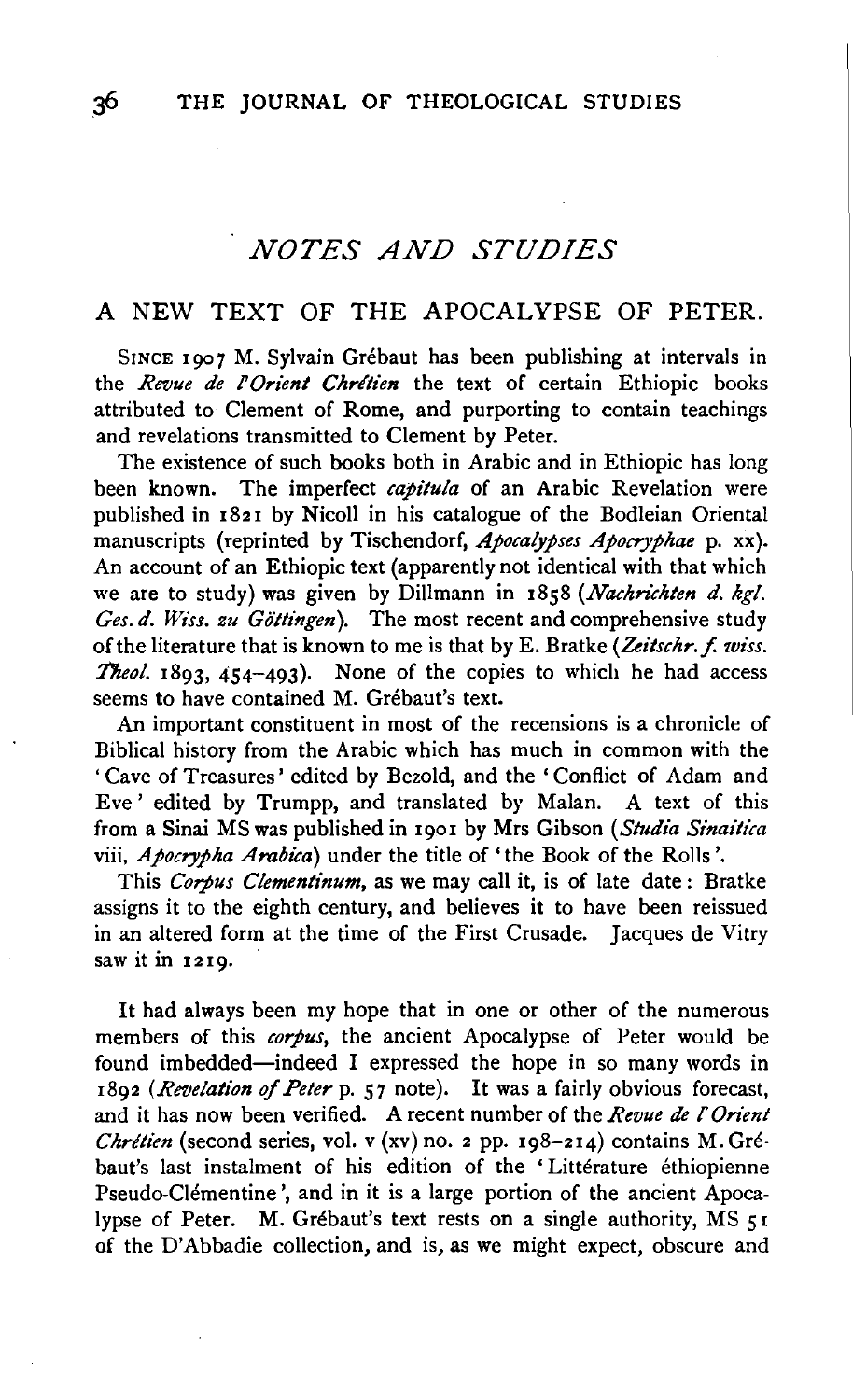corrupt in many places. The great interest attaching to it will I hope stimulate scholars to examine all the available manuscripts of the Ethiopic Clementine *corpus* in the hope of clearing up difficulties. Those in the British Museum described in Wright's Catalogue under Nos. 320, 321, 322 will merit investigation, and also the Tiibingen manuscript which Dillmann analysed ; for it appears that this also contains descriptions of the torments of Hell and of the bliss of Heaven (Bratke p. 478), though not in the connexion in which they appear in M. Grebaut's text.

M. Grébaut's edition is not yet completed : but in an earlier number of the *Revue* (1907, pp. 139 sqq.) he has given a short analysis of the whole document. It is a revelation made by our Lord to Peter and transmitted by him to Clement, and it treats of the following topics :-

r. The Second Coming, the End of the World, and the Last Judgement.

2. The torments of the lost.

3· The abode of the blessed.

4· The final purpose of creation.

5. The compassion of God to mankind.

6. Ordinances for the observance of the principal Christian feasts.

So far only the text of the first two sections has appeared. I propose to give a very full *résumé* of the contents, quoting copiously from M. Grebaut's French version, and giving the corresponding portions of the Greek text and such other parallels as I have been able to bring together at short notice.<sup>1</sup>

*Second Coming* of *Christ and Resurrection* of *the Dead-(a mystery) whii:h (Christ) revealed to Peter-who died because* of *their sins, because they kept not the commandments* of *the Lord their Creator.* 

 $(Peter)$  pondered upon this, that he might learn the mystery of the Son of God, the Merciful and the Friend of mercy.

When *the Lord* was seated on the Mount of Olives, His *disciples*  drew near to Him. As for us, we worshipped Him, we besought Him, each of us separately, and asked Him saying : ' Let us learn what shall be the signs of thy coming, and of the end of the world, that we may know and

Cf. First Book of Clement (Gk. retranslation by Lagarde *Re!. Iur. Eccl. Antiq. p. 80) και υπέλαβον* fliT~ *Kal 'lwd.VV11S Kal* €l7roV *awl{)· KVptε ήμων είπε ήμιν τα σημεία του* TiAOliS •• • *iva Kal* ~p.Ets *yvwpLuwp.EV* .... , . ' .. , . *TOLS 'lri.O"T€\!Oli(TW €LS TO OVOp.a UOV* EV  $\pi$  $\hat{a}$ *ou*  $\tau$ *ois éθveouv*  $\cdots$  (= Testamentum Domini § 2 ).

<sup>1</sup> I have M. Grébaut's kind sanction for this; and he has also generously allowed me to see the proofs of a further instalment of his translation.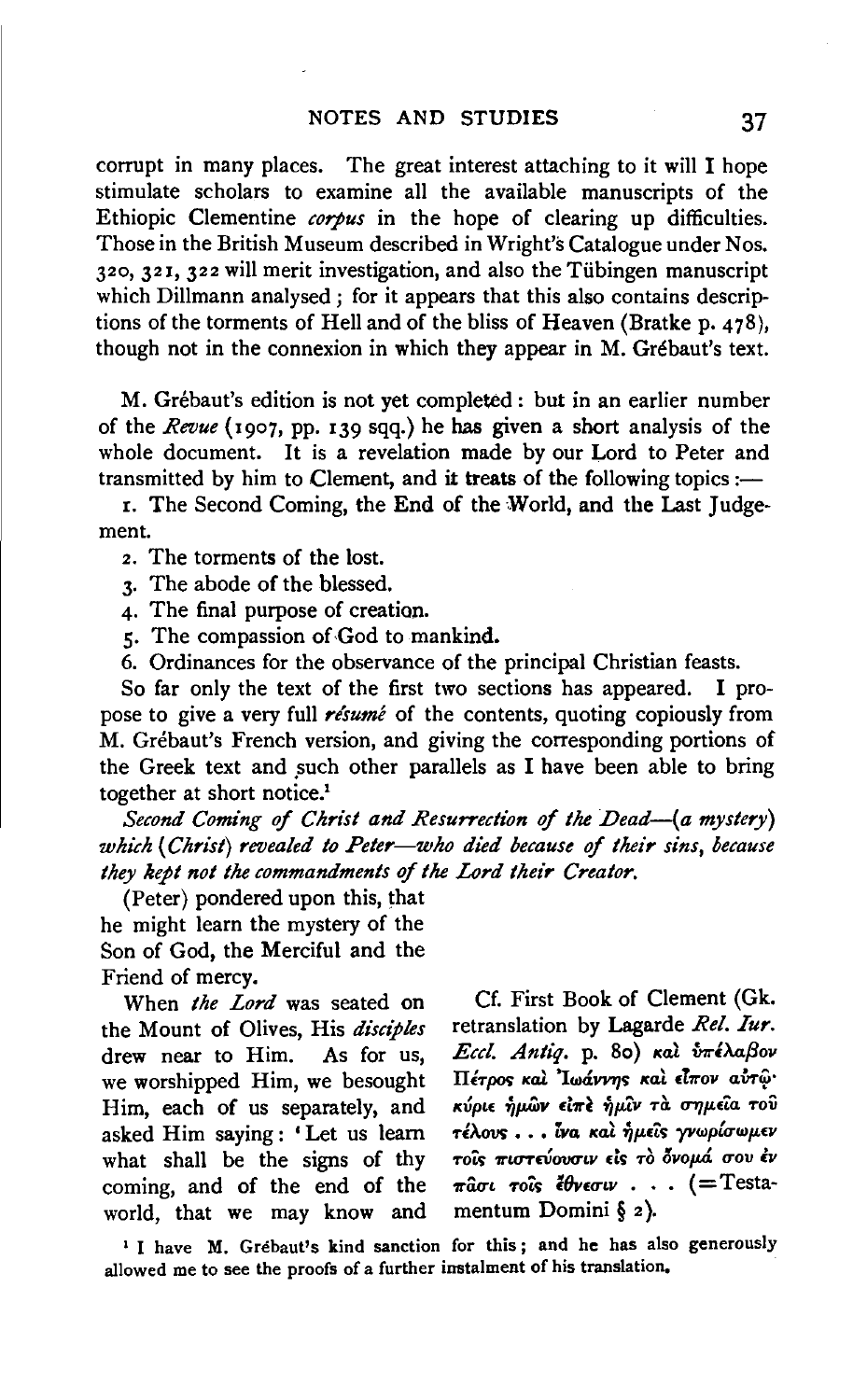understand the time of thy coming, and may instruct those who shall come after us' (both converts and Church officers).

Our Lord answered us saying : ' Beware that *men* deceive you not, that ye become not subject to doubt nor worship other gods. Many will come in my name saying "I am the Christ". Trust them not nor draw near to them. Verily, the coming of the Son of God is not known : but, as the lightning that shines from East to West, so shall I come on the clouds of heaven with a great host, in my glory, with my cross going before me. I shall come in my glory, seven times brighter than the sun, with all my saints and angels. My Father will set a crown on my head, that I may judge the quick and the dead, and reward every man according to his works.

As for you, understand this by the parable of the fig-tree. When its shoots are come forth, and its branches grow green, then the end of the world will come.' Peter asks how this is to be understood, seeing that the fig-tree burgeons every year. Christ explains that the tree is the house of Israel, and quotes the parable of the barren fig-tree. When the branches are green, there will come false Messiahs. Men will follow them and deny the true Christ. ' This deceiver ', He continues, 'is not the Christ. He will slay his opponents with the sword. [This is the meaning of the fig-tree's branches

Cf. *Apoc. Petri* 2 James *5* Preuschen δπως... παραθαρ*σύνωμεν* **και τους ακούοντας ήμων ανθρώπους.** 

Cf. a passage printed by Bratke (1. c. p. 483) from a Tiibingen MS of the Ethiopic Clementine book.

' They will be beheaded by him and will become martyrs. In that day will be fulfilled that which is said in the Gospel: when the twigs of the fig-tree become full of sap, know ye that the time of gathering is at hand. Twigs of the fig-tree are the righteous called, who become martyrs at his hand.'

Cf. *Apoc. Petri I* πολλοί έξ αύτων čoortai vevdonpooprai.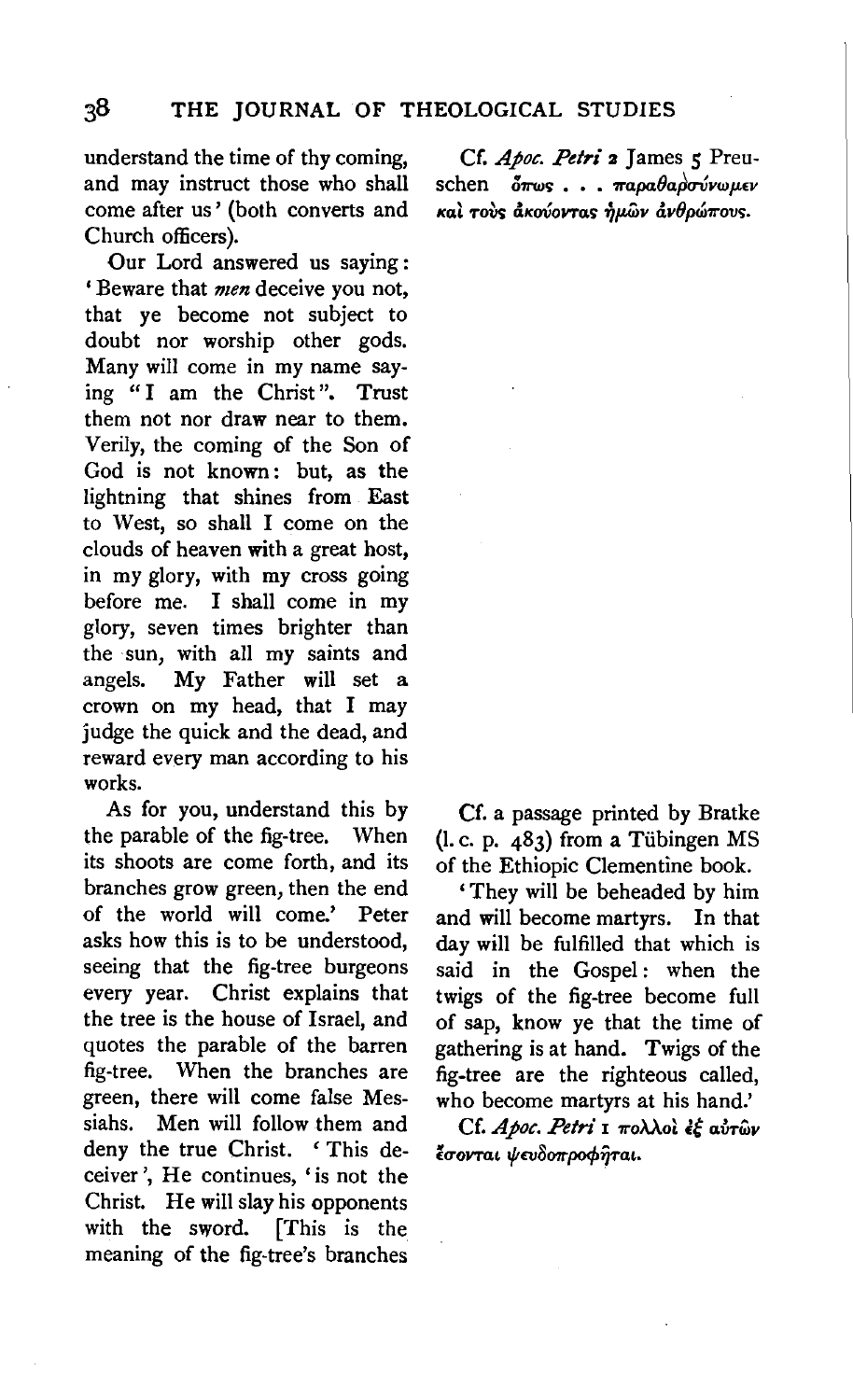growing green, that is, the house of Israel.] There will be many martyrs. Enoch and Elias will be sent to undeceive men.

*The Lord* shewed me at His right hand the souls of all creatures and at His left hand the 'tableau ' which shall be accomplished at the last day. He shewed me how the righteous and the sinners shall be separated . .'. We beheld how the sinners wept : so deplorably that the righteous, the angels, and Christ Himself could not refrain from tears. I asked the Lord it it would not have been better that they should not have been created. He replied : ' Thou resistest God who created them and thee. I will shew thee their works.'

[It is after this point that I conceive the Apocalypse of Peter to have been employed to the exclusion of other sources. Later elements may well be present in the Introduction. Probably, however, the scene well be present in the Introduction. and the general lines are those of the Apocalypse.]

Behold now what shall overtake them in the last days, when the day of the Lord shall come, the day of condemnation, the judgement of the Lord.

From the east to the west all the sons of men shall be gathered before my Father the eternal, the living one.

He will command Gehenna to open its bars of steel and bring all the creatures that are in it.

He will command the beasts and birds to give up all the flesh

*Sib. Orac.* ii 214 sqq. (the angels Barakiel, Ramiel, Uriel, Samiel, and Azael).

- *dνθρώπων ψυχάς απά ζόφου 1]€p6wro<;*
- *€l<; Kplrnv r'I.tovuw 1rrtuas l1rl {37] p.a 8€o'io*
- *d.BavaTov p.£Y&.>..ov·* £Is *yap p.6vos ăφθιτός εστιν.*
- 227 *Kal Tor duelAikTolo Kal appn-KTOV d.Brfp.aVTOS* 
	- κλεῖθρα πέλωρα πυλῶν τε ἀχαλ-*KMov 'Al8ao*
	- *imξάμενο*s Οὐριὴλ μέγαs ἄγγελοs *&Bil {3a'A€'iTat.*
- 233 καί θ' **α**ς έν πελάγεσσιν απώ-A€rT€ *KV p.a OaA&rrC17JS*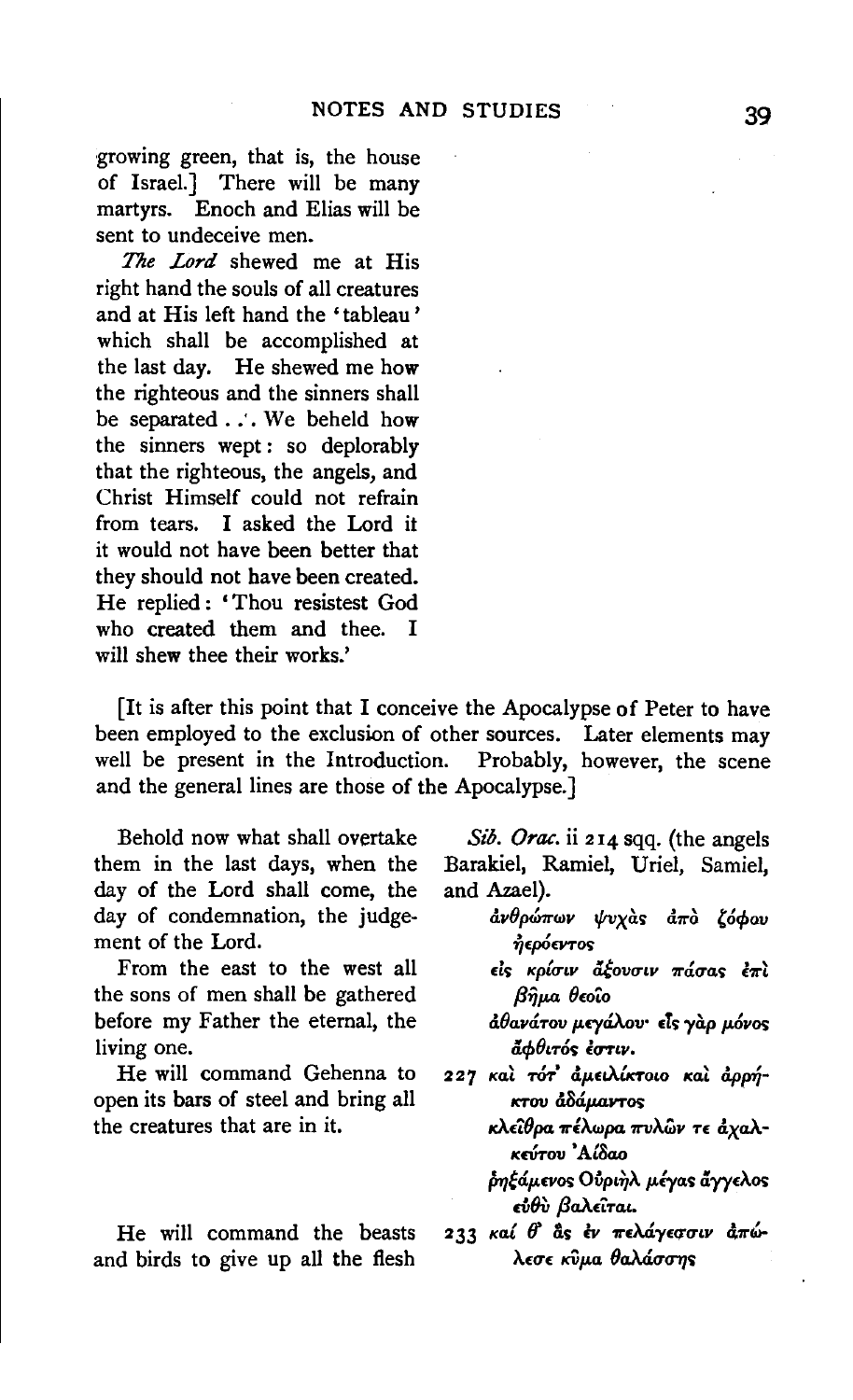they have eaten, that man may appear.

Verily nothing is lost with the Lord. Nothing is impossible to Him. Everything will appear at the day of condemnation and of judgement. Indeed (this agrees) with the word of the Lord. All things will become as (they were when He) created the world; He will command all that is therein. All therefore will be so at the last day. Verily all things are possible with God. It is thus that he saith in the Scripture: 'Son of man, prophesy on these bones. Thou shalt say to them: Bone, go to the other bones. Arrange yourselves in limbs, with muscles, sinews, flesh, skin, hair set in the skin, soul, and spirit.'

The great 'Ourâ'êl will accomplish this at the word of the Lord. It is he whom the Lord hath set over the resurrection of the dead at the judgement. Behold and consider the seeds which are sown in the earth. They are sown dry

- ήδ' όπόσας θήρες καὶ έρπετὰ καὶ πετεηνὰ
- θοινήσαντο, όλας ταύτας έπὶ βήμα καλέσσει.

Ephr. Syr. ed. Rom. ii 213 (et fere passim) δώσει ή γή τούς νεκρούς αύτης, ή θάλασσα τούς έαυτης νεκρούς, και ο άδης τους ιδίους νεκρούς, και είτε θηρίον ήρπασεν, ή ιχθυς έμέλισεν, εἶτε ὄρνεον διήρπασεν, πάντες έν ριπή ορθαλμοῦ παραστήσονται, καὶ θριξ μία ούκ απολειφθήσεται. Η ε also has a passage on the bones rejoining each other  $(l, c, r_92 \&c.)$ and on the river of fire (ibid.).

Celsus ap. Orig.  $v$  14, of the resurrection of the body, καταφεύγουσιν είς ατοπωτάτην αναχώρησιν ότι παν δυνατόν τω θεώ. Also Origen ap. Method. de Resurr. xxi Bonwetsch έπὶ τὸ πάντα εἶναι δυνατὰ τώ θεώ καταφεύγουσιν (then quoting Ezekiel).<sup>1</sup>

- Sib. Orac. ii 222
	- καί τ' όστέα άρμοσθέντα
	- άρμοΐς παντοίοις σάρκες και νεΰρα

καὶ φλέβες ἦδέ τε δέρμα περὶ χροῒ καὶ πρὶν ἔθειραι

άμβροσίως πηχθέντα κτλ.

Sib. Orac. ii 229 above: Ούριήλ.

<sup>1</sup> See also Hippol. Tepl Tov Tavrós, Lagarde, p. 70, and the objectors in Macar. Magn. iv 24 and Minuc. Felix Octar. ii; also Cyr. Hier. Cat. xviii.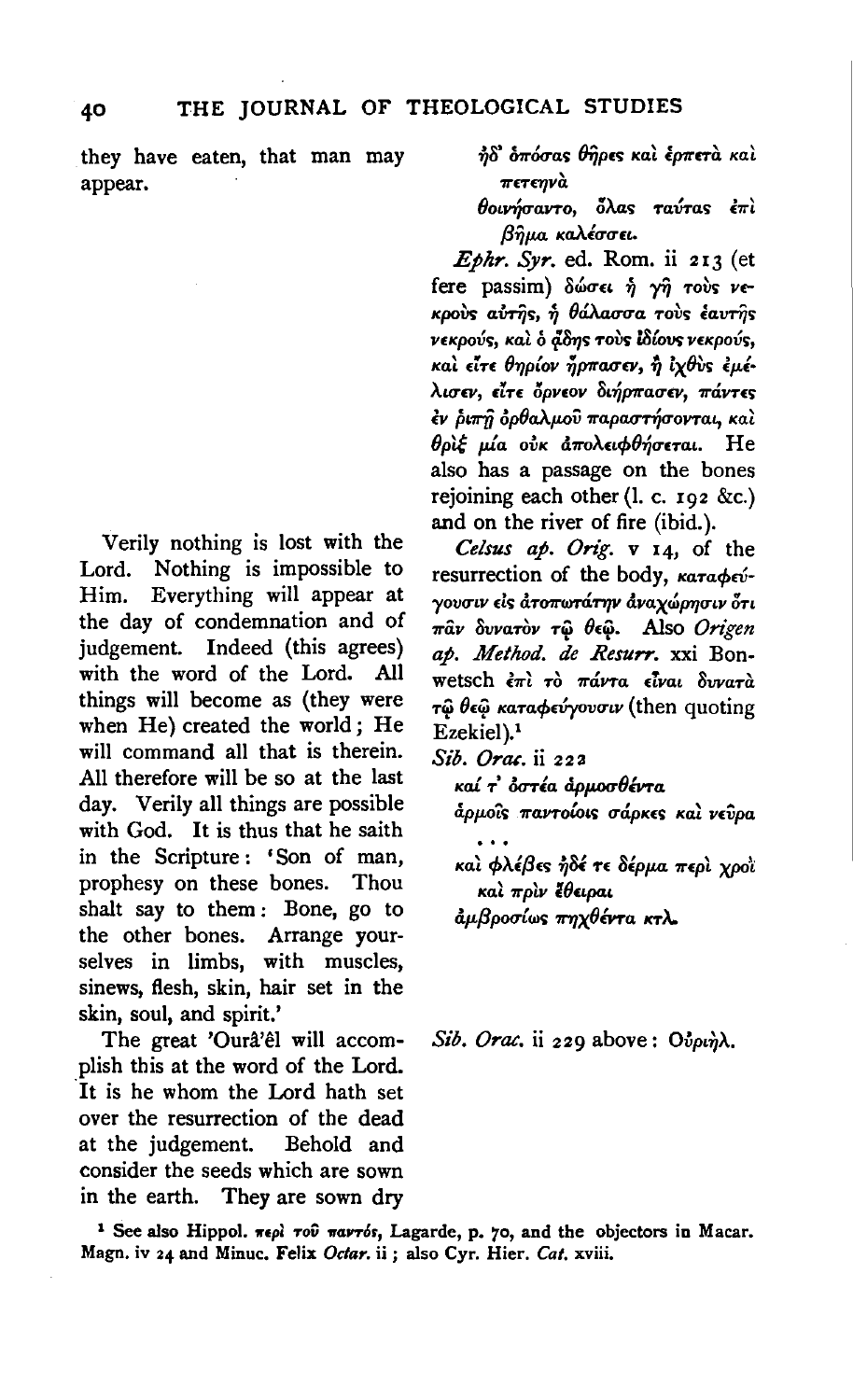and lifeless. They live and are fruitful, and the earth restores them as a deposit committed to it. That which dies is the seed sown in the earth. Man will live and be restored to life. How much more those who believe in the Lord, and His elect, for whom the Lord hath made all things.

Cf. the Third Ep. to the Corinthians (from *Acta Pauli*) v 31, ed. Harnack 'quanto magis uos, pusilli fide, et eos qui crediderunt in Christum Ihesum excitabit sicut ipse resurrexit?'

Compare the *Carmen de Iudicio Domini* ll. 103-136, e.g.

ros Aut aliquid Dominus rerum non posse uidetur? IT2 reddit magis omnia tellus: iussa retexet enim quidquid contexerat olim. si quem forte rogis aboleuit flamma sepultum aut aliquem caecis disiecerit aequor in undis si cuiusque fame satiarunt uiscera pisces aut fixere ferae crudelia funera membris alitibus iacuit raptato corpore sanguis ; ultima non domino rapient sua munera magno.

122 arida sic uacuis redduntur semina terris et penitus fixis putrescunt mortua sulcis ; nonne animatur et hinc reparatis culmus aristis atque iterum uiuis flauescunt fortia granis etc.

The earth will bring all creatures at the day of judgement, for it must be judged together with them. The heaven also will be judged with it.

There will be at the day of judgement those who have forsaken the faith of the Lord and those who have committed sin.

The cataracts of fire shall be let loose.

There will come up obscurity and darkness which will cover the whole world.

Apocalypse of Peter quoted in Macarius Magnes *Apocritica* iv 6  $H \gamma \hat{\eta}$  παραστήσει πάντας τω θεώ ( *Kptvovp.£vov<;;* ' ) , t: , " ' *£V 'YJP.£P?- Kptu£w<;;, Kat*  aυτή μέλλουσα κρίνεσθαι συν και τω *7r£ptixovTL ovpav4J.* 

*Sib. Orae.* ii 194

- $\frac{d}{dx}$ λύς γάρ ζοφερή σκεπάσει τον  $d\pi$ είρονα κόσμον
- 195 *άντολίης δύσεώς τε μεσημβρίης* Tε και άρκτου.
	- *Kaι τότε δη ποταμός τε μέγας 7rVPO'> alOop.lvow*
	- *p*εύσει απ' ουρανόθεν και πάντα *τόπον δαπανήσει*
	- *γ*αΐάν τ' ώκεανόν τε μέγαν γλαυ-K~v T£ *O&.Aauucw*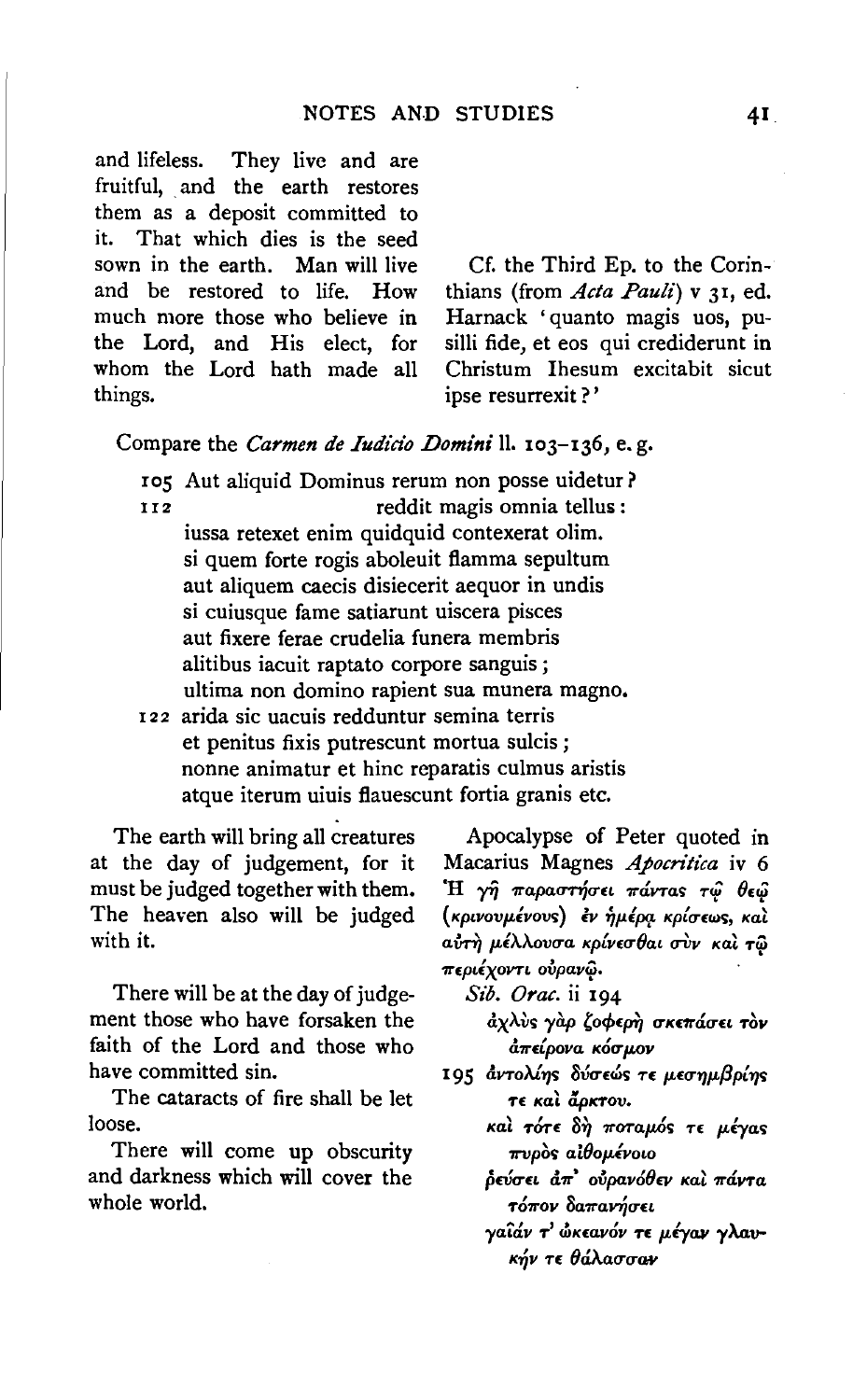The waters will be changed and transformed into coals of fire. All that is in them will burn. The sea also will become fire.

Under the heaven there will be a fierce fire that shall not be put out. It will pour down for the judgement of wrath. The stars also will be melted by the flames of fire (and become) as though they had not been created. The firmaments of heaven for want of water will depart and become as though they had not been created.

The lightnings of heaven will exist no longer. 'Par des incantations on épouvantera le monde' (doubtless corrupt). The spirits of the dead bodies will resemble fire and will become fire at the command of the Lord. Then all creatures will be melted.

λίμνας και ποταμούς πηγας και ἀμείλιχον <sup>\*</sup>Αιδην 200 καὶ πόλον οὐράνιον

> άταρ ουράνιοι φωστήρες είς έν συρρήξουσι και είς μορφην πανέρημον. ἄστρα γὰρ οὐρανόθεν τε θαλάσση πάντα πεσείται.

203 ψυχαί δ' άνθρώπων πάσαι βρύέουσιν όδουσιν

- καιόμεναι ποταμῶ καὶ θείω καὶ πυρὸς δρμ $\widehat{n}$
- έν δαπέδω μαλερῶ, τέφρα δέ τε πάντα καλύψει
- και τότε χηρεύσει στοιχεία πρόπαντα τα κόσμου

207 ἀὴρ γαῖα θάλασσα φάος πόλος ήματα νύκτες

 $\ldots$  ἀλλ' ẵμα πάντα 2 I 2 είς έν χωνεύσει και είς καθαρον διαλέξει.

(Cf. also Sib. Orac. iii 80-90.)

- 80 τότε δή στοιχεία πρόπαντα χηρεύσει κόσμου, οπόταν θεος αἰθέρι ναίων
	- ούρανὸν εἱλίξη καθ' ἄπερ βιβλίον είλεῖται
	- και πέσεται πολύμορφος δλος πόλος εν χθονι δίη
	- καὶ πελάγει· ρεύσει δε πυρὸς μαλερού καταράκτης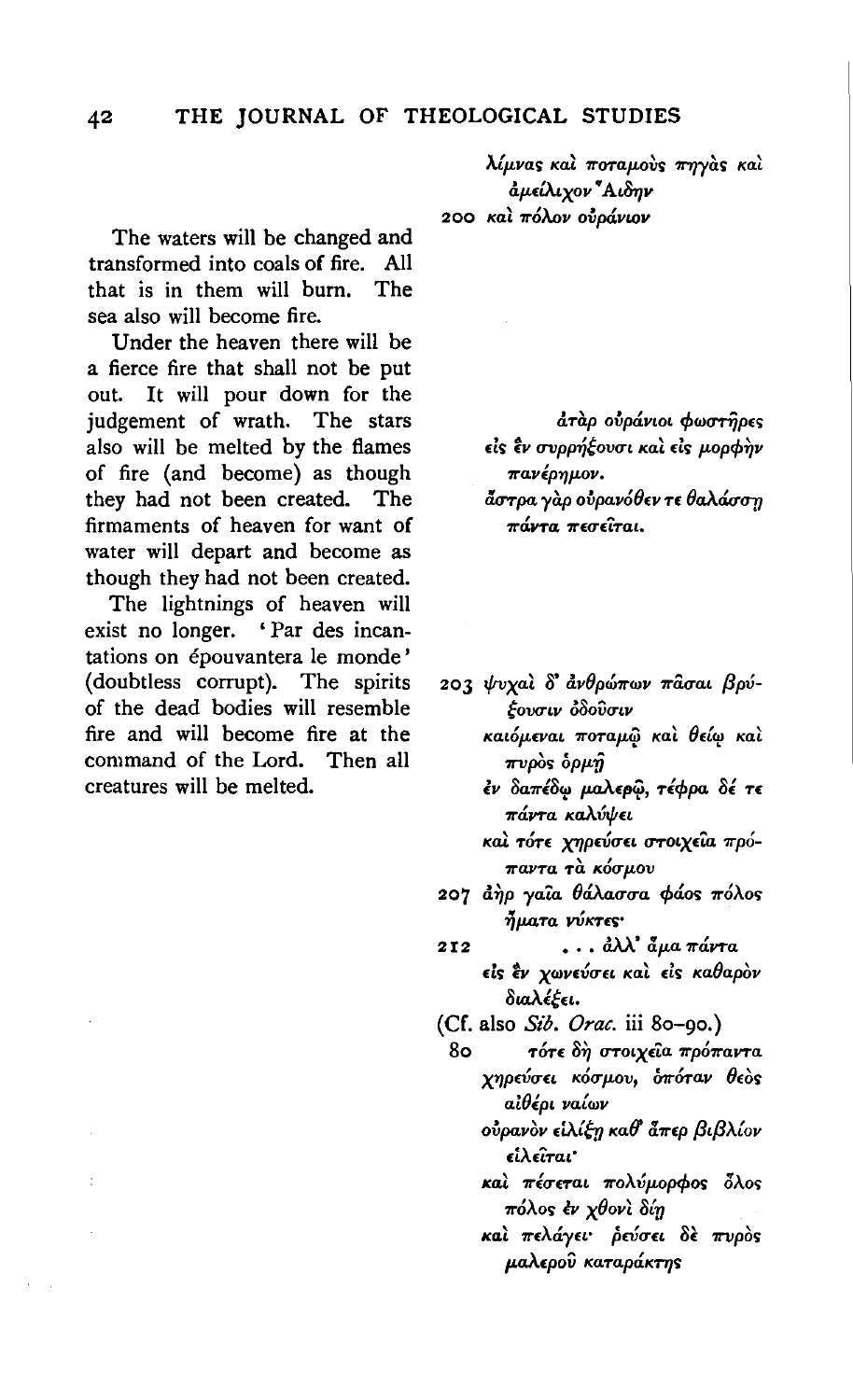The sons of men who are in the parts of the east (will flee) towards the west, (those who are in the west) will flee to the east; those who are in the south will flee to the north, and those who are in the north (will flee to the south). Everywhere the wrath of the fearful fire will overtake them. Pursuing them, the flames which shall not be put out will make them come to the judgement of wrath, in a river of fire, inextinguishable, and which shall flow, burning. When the waves thereof part themselves one from another, boiling, there

will be a great gnashing of teeth of the sons of men (above, Sib. Orac. ii 203).

[In the earlier part of this section we may place the other fragment of the Apocalypse quoted in Macarius Magnes iv 7, which is practically identical with Isa. xxxiv 4, viz. και τακήσεται πάσα δύναμις ουρανού, και έλιχθήσεται ο ούρανος ως βιβλίον, και πάντα τα άστρα πεσείται ως φύλλα εξ άμπέλου, καὶ ώς πίπτει φύλλα ἀπὸ συκῆς.]

They will all behold me coming on a shining (and) eternal cloud. The angels of the Lord who will be with me will be seated on the throne of my glory at the right hand of my heavenly Father. (My Father) will set a crown on my head. Then, beholding (that), the peoples will weep, every one apart (Zech. xii 10-14; and cf. Cyril. Hieros. Catech. xv 9 τότε όψονται τον υίον του άνθρώπου έρχόμενον έπι

- 85 ακάματος, φλέξει γαΐαν, φλέξει δε θάλασσαν.
	- καί πόλον ούράνιον καί ήματα καὶ κτίσιν αὐτὴν
	- είς έν χωνεύσει και είς καθαρον διαλέξει.

See also Ephraem, quoted in Bousset Der Antichrist pp. 159, 160; and Commodian Carm. Apol. 999-1041, Instr. ii 2, 4, Dombart.

Sib. Orac. ii 252

και τότε δη πάντες δια αιθομένου ποταμοΐο

- και φλόγος ασβέστου διελεύσονθ'. οί τε δίκαιοι
- πάντες σωθήσοντ' άσεβεῖς δ' ἐπὶ τοΐσιν όλοῦνται
- είς αίώνας δλους, δπόσοι κακά πρόσθεν έρεξαν κτλ.

Cyril. Hier. Cat. XV 9 έρχεται πρός τον πατέρα κατά την γραφήν την άρτίως άναγνωσθεΐσαν (sc. Dan.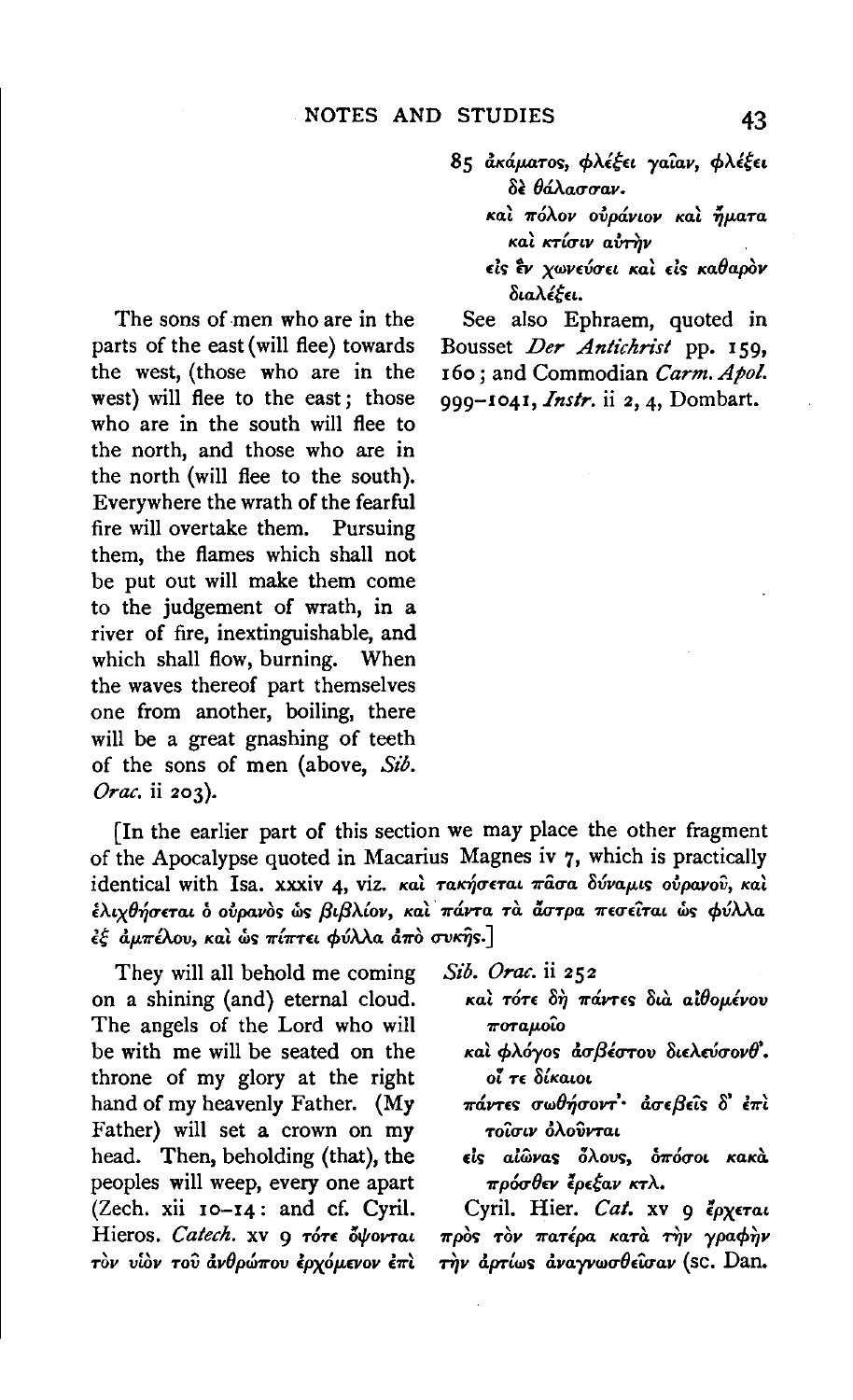τῶν νεφελῶν τοῦ οὐρανοῦ καὶ κόψονται φυλαί κατά φυλάς). (My Father) will command them to pass through the river of fire. The works of every one will be set before them. Each (shall be rewarded) according to his works. The elect who have done good shall come to me; none of them shall see death nor the devouring fire. But the unrighteous, the sinners and hypocrites, shall be set in the midst of abysses of darkness which shall not pass away. The fire will be their torment. The angels will bring forward their sins and will prepare for (the sinners) a place where they will be punished for ever according to their sins.

The Angel of the Lord 'Ourâ'êl will bring the souls of the sinners who were destroyed by the Flood, and all the souls of the beings that have existed in all manner of idols, in all manner of molten images, in all manner of unclean emblems, in (all manner of) paintings, in all manner of (sanctuaries built on the) hills, and of stones. The beings that were set by the waysides, who were called gods, shall be burnt with them in eternal fire. When all these beings are destroyed (perdus) they will be cast into the place where they are to abide, and will be punished eternally.

vii) δ υίος του ανθρώπου επι των νεφελών ποταμού πυρός έλκοντος δοκιμαστικού των ανθρώπων.

- Sib. Orac. ii 227
	- και τότ' αμειλίκτοιο και αρρήκτου άδάμαντος
	- κλείθρα πέλωρα πυλών τε άχαλκεύτου 'Αίδαο
	- δηξάμενος Ούριήλ μέγας άγγελος εὐθὺ βαλεῖται
	- και πάσας μορφας πολυπενθέας εἰς κρίσιν ἄξει
	- είδώλων τα μάλιστα παλαιγενέων Τιπήνων
	- ήδέ τε Γιγάντων και δσας είλεν κατακλυσμός,

[Here begins the equivalent of the description of Hell which we possess in Greek. The opening words are corrupt in the Ethiopic, but the correspondence is unmistakeable.]

Alors des hommes et des femmes viendront dans l'endroit qui leur

Apoc. Petri 7 ed. James 21 ed. Preuschen, &c.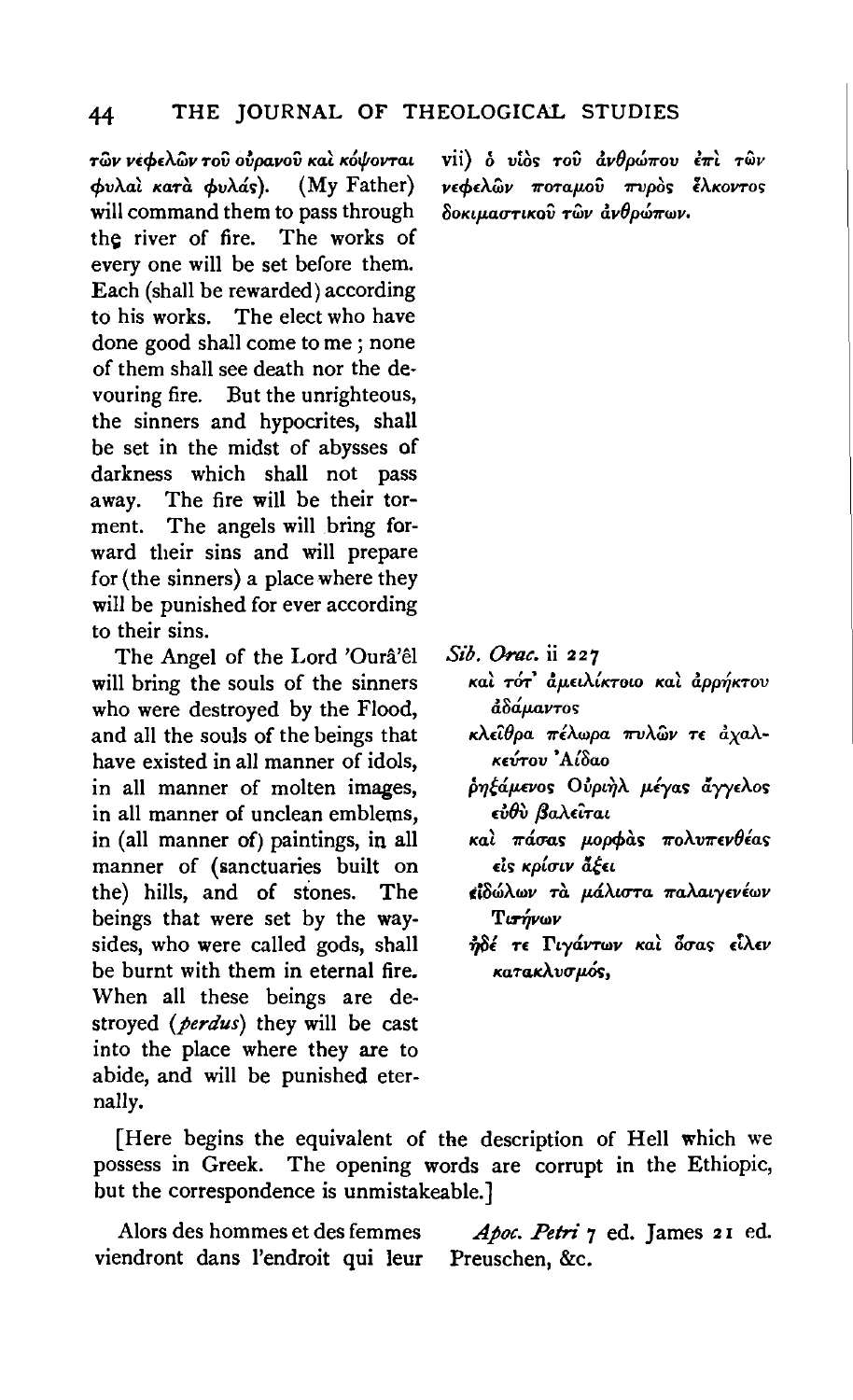conviendra, suivant la langue dans laquelle ils ont maudit le chemin de la justice. On les pendra. On les surveillera, afin qu'ils n'échappent jamais (au feu) qui ne s'éteindra pas. [The words rendered '(suivant) la langue '-' on les pendra ' corre-

spond to εκ της γλώσσης κρεμά-*JLEVot.]* 

Voici encore un endroit : la se trouvera une fosse grande et pleine. En elle se trouveront ceux qui auront renie la justice. Les anges du supplice feront des rondes. Ils seront là dans cette fosse et ils feront brûler le feu du supplice.

Voici en outre deux femmes : on les pendra par le cou et par les cheveux. On les jettera dans la fosse. Ce sont celles qui ont arrange leurs tresses. Elles ne l'ont pas (fait) pour l'accomplissement du bien, mais elles se sont tournées vers la fornication, afin de prendre au piege les ames des hommes pour leur perte. Quant aux hommes qui ont couché avec elles, en forniquant, on les pendra par la cuisse dans cet endroit qui brûle. Ils se diront entre eux: 'Nous ne savions pas que nous devions venir au supplice éternel.'

Les homicides et ceux qui se sont associés à eux, on les jettera dans le feu, a l'endroit rempli de betes furieuses. Ils seront punis sans trêve, alors que des souffrances (atroces) seront ressenties par eux. Les vers (qui les rongeront) seront aussi nombreux que les nuées des ténèbres. L'ange 'Ezrâ'êl fera venir

(Εΐδον δε και έτερον τόπον καταν-<br>τικρὺs εκείνου αυχμηρον πάνυ (*or -ότατον)* και ήν τόπος κολάσεως· και  $o$ *i κολαζόμενοι έκει και οι κολάζοντες* άγγελοι σκοτινὸν εἶχον αὐτῶν τὸ  $\bar{t}$ νδυμα) κατά τον άέρα του τόπου.

*Kαί τινες ήσαν έκει έκ της γλώσσης* κρεμάμενοι· ούτοι δε ήσαν οι βλασφη- $\mu$ ούντες την δδον της δικαιοσύνης· και *<i>bπέκειτο αυτοίς πύρ φλεγόμενον και KOλάζον αυτούς.* 

Kai λίμνη τις ήν μεγάλη πεπληρω- $\mu$ ένη βορβόρου φλεγομένου, έν φ ήσαν */J.v8pw'l!'o{ TLVt:'> d.'I!'OUTpEcpOVTE'> 7'1Jv*   $\delta$ ικαιοσύνην, καλ έπέκειντο αυτοίς II.'Y'YEAOt *{3auavtUTal.* 

 $^2$ Hoav δε καὶ ἄλλαι γυναῖκες τῶν  $\pi\lambda$ οκάμων έξηρτημέναι ανωτέρω του βορβόρου έκείνου του αναπαφλά-*CoVToo;•* a~Tat *8£* ~uav *ai 'l!'poo; JLOL-XE{ao; KOUJL1J8Ei.'uat· oi 8t UVJLJLLYEVTt:o;*  aύταίς τω μιάσματι της μοιχείας έκ  $\tau$ ων ποδών ήσαν κρεμάμενοι και τας  $\kappa$ εφαλάς είχον έν τ<u>ώ</u> βορβόρω κρυφ-*<sup>8</sup>*, ' ., ( ' , *nuao;, Kat* EI\.Eyov· *or Kat 'l!'aVTt:o;* ., ) 0. , , ., , *8* El\.f'YOV• *VK E'I!'LUTEVOJLEV* t:I\.EVUEU *at*  Elo; *-roii-rov -rov T01!'ov.* Cf. Clem. Alex. *Eel. Proph.* 39, 40.

Kai τους φονείς έβλεπον και τους *UVVt:t8oTao; awo1o; {3t:f3ATJJLEVOV'i: lv TtVt*   $\tau$ όπω τεθλιμμένω και πεπληρωμένω *lp7rETWV 'I!'OVTJpWV,* Ka~ *1!'ATJUUOJLEVOV'>*   $\delta$ πὸ τῶν θηρίων ἐκείνων καὶ οὖτω **στρεφομένους έκει έν τη κολάσει** ~Kt:lY(J• ~1!'tK£LVTO 8€ a~Tol,o; *UKWATJKE'> i Jσπερ νεφέλαι σκότους· ai δε ψυχαι -rwv 'l!'t:cpovruJLlvwv £UTwuat* Ka~ *lcpop(ir*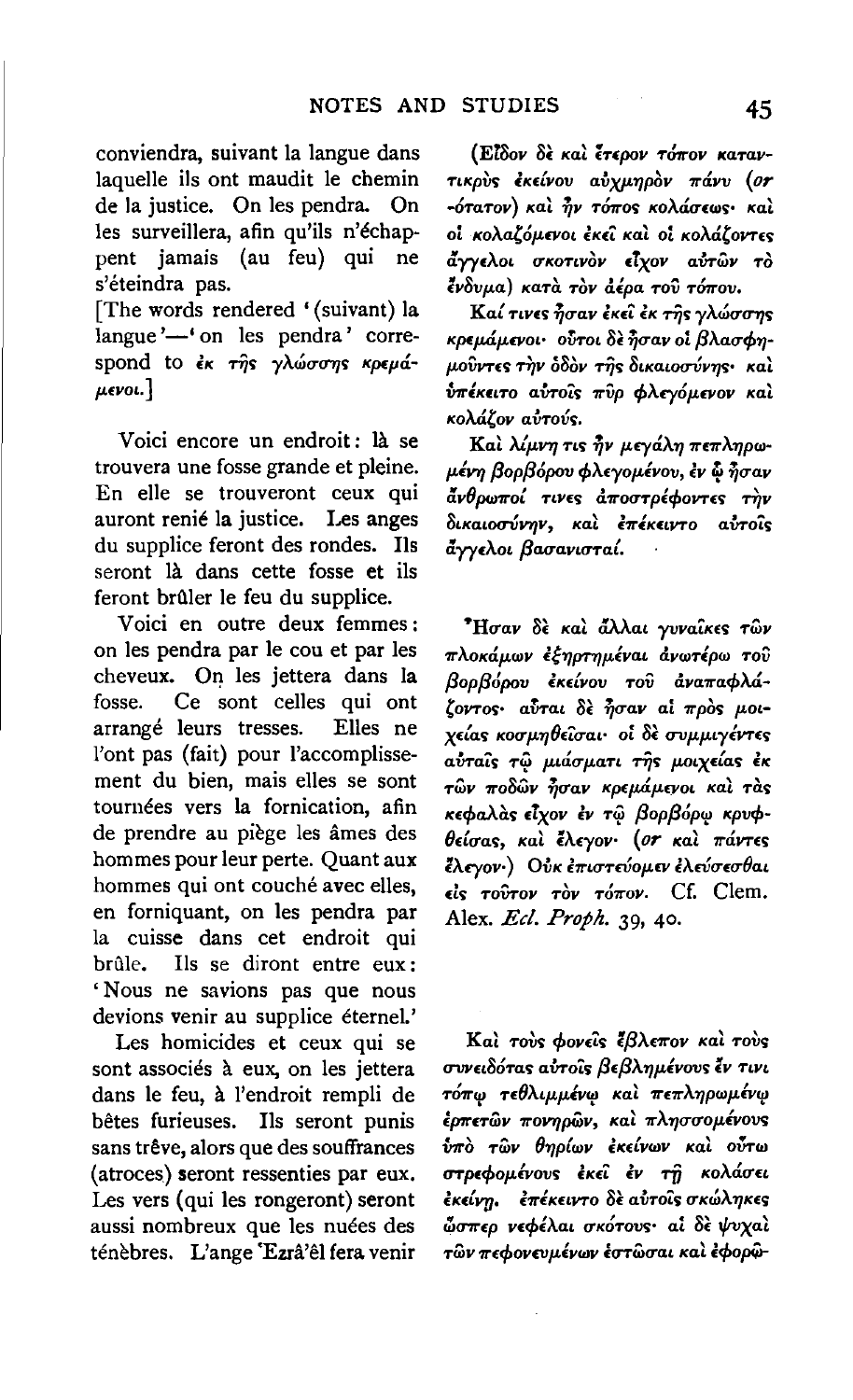les âmes de ceux qui ont été tués. Ils verront les supplices (de ceux qui) les ont tués. (Les hommes) se diront entre eux : 'Le jugement du Seigneur est justice et droiture, car nous avions appris, mais nous n'avons pas cru que nous devions venir à ce lieu de supplice éternel.'

Auprès de ces flammes se trouvera une fosse très grande et très profonde. En celle couleront toutes sortes (d'éléments) provenant de partout. Il y aura des supplices, des lamentations, des tourments  $(?)$ . Des femmes seront dévorées jusqu'au cou et seront punies par de grands tourments. Ce sont celles qui ont fait avorter leurs enfants et ont corrompu l'œuvre du Seigneur, qui les avait formés. En face de leur visage se trouvera un autre endroit où demeureront leurs enfants. Deux seront vivants et crieront au Seigneur. Un éclair viendra de (l'endroit où demeurent) les enfants. Il y aura une vrille dans les yeux de celles qui par la fornication ont accomplileur corruption.

D'autres hommes et d'autres femmes se tiendront nus au-dessus de cet endroit-là. Leurs enfants se tiendront là en face de leur visage, dans un lieu de lamentations  $(?)^1$  et de cris. Ils gémiront et crieront au Seigneur au sujet de leurs parents. Ce sont ceux qui ont négligé, ont maudit, ont transgressé tes ordres. Ils sont morts. Ils ont maudit l'ange qui les avait formés. Ils nous ont pendus. Ils ont envié la lumière à tout être. σαι τὴν κόλασιν ἐκείνων τῶν φονέων έλεγον· δ θεός, δικαία σου ή κρίσις.

Πλησίον δε του τόπου εκείνου είδον έτερον τόπον τεθλιμμένον, έν <u>φ</u> δ ίχὼρ καὶ ἡ δυσωδία τῶν κολαζομένων κατέρρεε και ὧσπερ λίμνη εγίνετο έκει. κάκει εκάθηντο γυναίκες έχουσαι τον ίχωρα μέχρι των τραχήλων και αντικρύς αύτων πολλοί παίδες, οίτινες άωροι ετίκτοντο, καθήμενοι έκλαιον· και προήρχοντο έξ αυτών άκτινες πυρος και τας γυναίκας έπλησσον κατά των δφθαλμών· αύται δε ήσαν αι (άγαμοι συλλαβού)σαι (Οι αί τα βρέφη φθείρασαι) και εκτρώσασαι.

Frag. ap. Clem. Alex. Kai άστραπή πυρός πηδώσα άπό τών βρεφών έκείνων και πλήσσουσα τους όφθαλμούς των γυναικών.

Frag. ap. Method.  $\pi$ ŵs dè kal κατηγορήσοντα σφῶν αὐτῶν τούς γονείς εύπαρρησιάστως είς το δικαστήριον εκίκλησκον του Χριστου. ' Συ ούκ εφθόνησας ήμιν, ω κύριε, το κοινόν' λέγοντα, 'τούτο φώς· ούτοι δε ήμας είς θάνατον εξέθεντο, καταφρονήσαντες της σης έντολης.

<sup>1</sup> The rendering 'pleasantness' appears to me possible.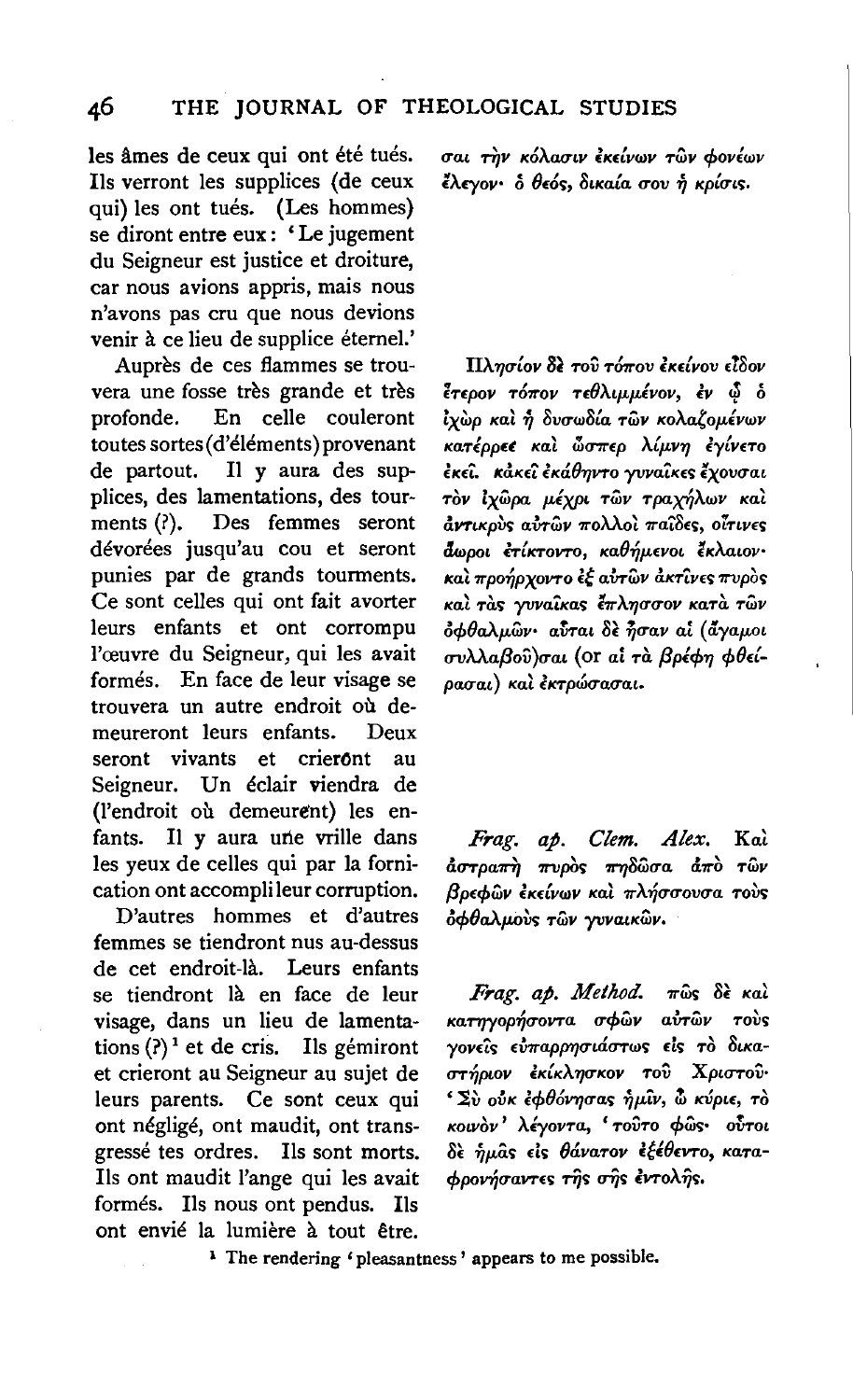Tu avais donné<sup>1</sup> le lait à leurs Il coulait de leurs mamères. melles. Il se coagulera et il puera. (Il surgira) des bêtes carnivores. Elles s'en iront et reviendront. Elles les puniront pour toujours avec leurs maris pour avoir abandonné les commandements du Seigneur et avoir tué leurs enfants. Les enfants, on les donnera à l'ange Temlâkos. Quant à ceux qui les ont tués, on les punira éternellement, car le Seigneur l'exige.

The Ethiopic omits the matter quoted by Clement and Methodius as to the destiny of the infants. See the editions.]

'Ezrâ'êl, l'ange de la colère, fera venir des hommes et des femmes dont la moitié sera consumée. On les jettera dans l'endroit des ténèbres de la géhenne, (dans l'endroit) des hommes. L'esprit de colère les châtiera par toutes sortes de châtiments. Le ver qui ne dort pas mangera leurs intestins (?). Ce sont les persécuteurs et les bour $reaux(?)$  de mes justes.

Près de ceux qui seront là se trouveront d'autres hommes et d'autres femmes. Ils rongeront leur langue. On les torturera avec un fer rouge et on brûlera leurs Ce sont les médisants et veux. les infidèles à ma justice.

D'autres hommes et d'autres femmes (ont trompé). Leurs œuvres (ont été faites) avec fourberie. On

Ap. Clem. Alex. το δε γάλα των γυναικῶν ῥέον ἀπὸ τῶν μαστῶν καὶ πηγνύμενον γεννήσει θηρία λεπτὰ σαρκοφάγα, και άνατρέχοντα είς αυτάς κατεσθίει.

Ap. Clem. Alex. τα βρέφη τα έξαμβλωθέντα τῆς ἀμείνονος ἐσόμενα ταύτα άγγέλω τημελούχω μοίρας.  $παραδίδοσθαι.$ 

Method. "Οθεν και τημελούχοις άγγέλοις κἂν ἐκ μοιχείας ὦσιν τὰ άποτικτόμενα παραδίδοσθαι παρειλήφαμεν.

Και έτεροι άνδρες και γυναίκες φλεγόμενοι ἦσαν μέχρι τοὓ ἡμίσους αὐτῶν καὶ βεβλημένοι ἐν τόπῳ σκοτεινῷ καὶ μαστιζόμενοι ύπὸ πνευμάτων πονηρῶν καὶ ἐσθιόμενοι τὰ σπλάγχνα ὑπὸ σκωλήκων άκοιμήτων. ούτοι δε ήσαν οί διώξαντες τους δικαίους και παραδόντες αὐτούς.

τούς πιστούς μου (1 James 3 Preuschen).

Και πλησίον εκείνων πάλιν γυναίκες καὶ ἄνδρες μασώμενοι αὐτῶν τὰ χείλη καὶ κολαζόμενοι καὶ πεπυρωμένον σίδηρον κατά τῶν ὀφθαλμῶν λαμβάνοντες. ούτοι δε ήσαν οι βλασφημήσαντες και κακώς ειπόντες την όδον της δικαιοσύνης.

Καί καταντικρύ τούτων άλλοι πάλιν άνδρες και γυναίκες τας γλώσσας αύτων μασώμενοι και πυρ φλεγό-

<sup>&</sup>lt;sup>1</sup> It is fairly evident that whether the Ethiopic is corrupt or not the sense required is : 'Ils (nous) ont envié la lumière que tu avais donnée à tout être. Le lait de leurs mères coulera de leurs mamelles, &c.'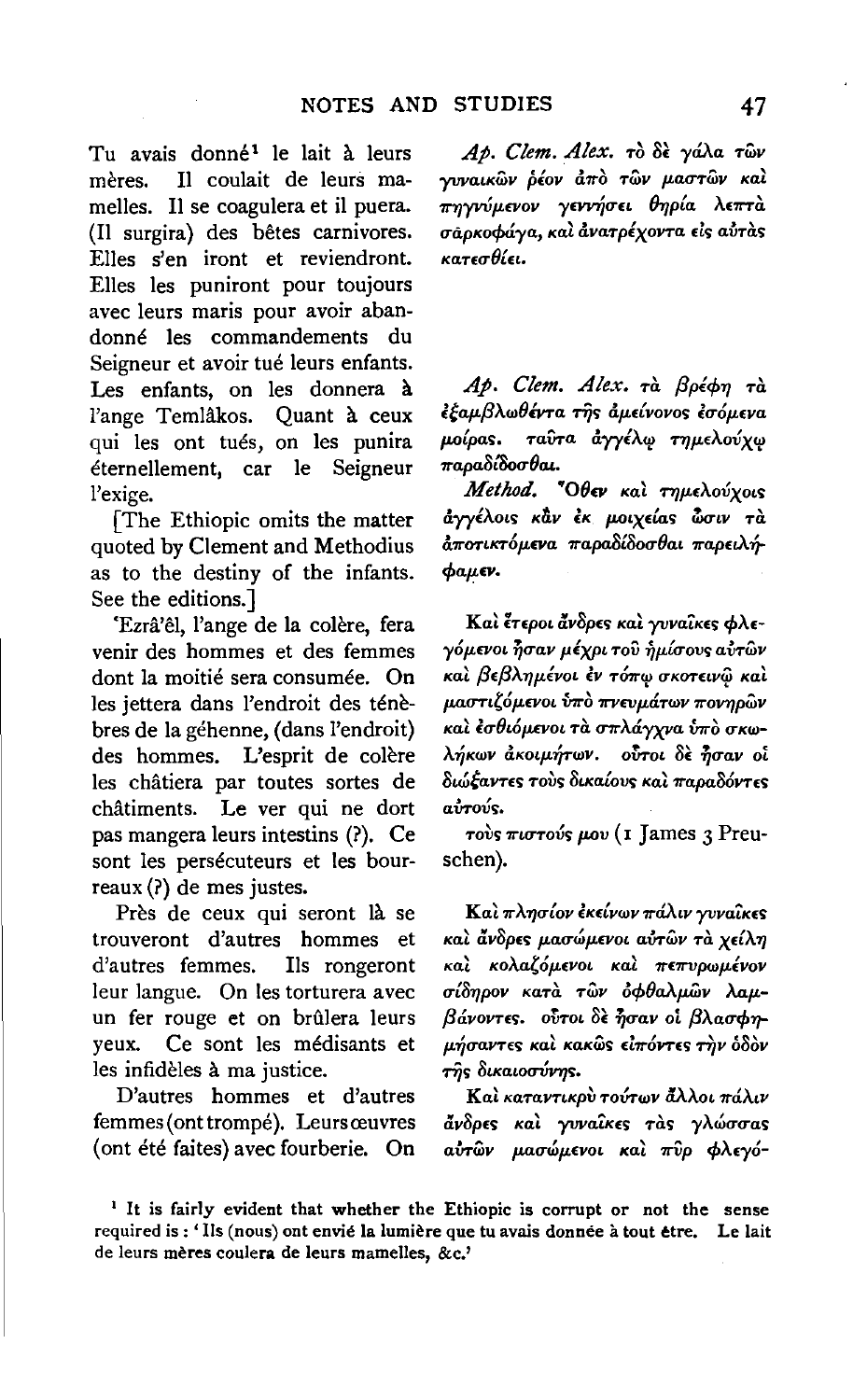coupera leurs lèvres. Du feu entrera dans leur bouche et (dans) leurs entrailles. Ce sont ceux qui ont fait mourir les martyrs par leurs mensonges.

Chez ceux qui sont proches de cet endroit il y aura, sur une pierre, une colonne de feu. Cette colonne sera plus tranchante qu'une épée. (Là seront) des hommes et des femmes qu'on revêtira de guenilles et de haillons sordides. On les iettera dans cet endroit. afin qu'ils soient châtiés sévèrement par des tourments qui ne finiront pas. Ce sont ceux qui ont mis confiance dans leurs richesses, ont méprisé la veuve, la femme et l'orphelin et (ont péché) envers le Seigneur.

Un autre endroit se trouvera près de celui-ci. (Là seront) les êtres rassasiés de vexations (?). On les jettera dans cet endroit. **Des** hommes et des femmes (seront torturés) jusqu'aux genoux. Ce sont ceux qui ont prêté et ont tiré usure.

D'autres hommes et d'autres femmes se précipiteront de haut. Ils reviendront encore. Ils courront. Les démons les harcèleront. [Ce sont les idolâtres.]<sup>1</sup> On les mettra à bout. Ils se précipiteront. Ils feront ainsi toujours. Ils seront punis éternellement. Ce sont ceux qui ont coupé le corps de nos apôtres, des hommes et des femmes qui étaient avec eux. Dans cet endroit se trouveront les hommes qui contre nature se sont souillés entre eux.

μενον έχοντες έν τω στόματι.  $o_{V}^{*}$ δε ήσαν οι ψευδομάρτυρες.

Και εν ετέρω τινι τόπω χάλικες ,<br>ήσαν όξύτεροι ξιφῶν καὶ παντὸς όβελίσκου πεπυρωμένοι, καὶ γυναῖκες και άνδρες ράκη ρυπαρα ενδεδυμένοι έκυλίοντο έπ' αύτων κολαζόμενοι. ούτοι δε ήσαν οι πλουτούντες και τώ πλούτω αυτών πεποιθότες και μη έλεήσαντες όρφανούς και χήρας, άλλ' άμελήσαντες της έντολης του θεου.

Έν δε έτέρα λίμνη μεγάλη και πεπληρωμένη πύου και αίματος και βορβόρου αναζέοντος είστήκεισαν άνδρες και γυναίκες μέχρι γονάτων. ούτοι δε ήσαν οι δανείζοντες και άπαιτούντες τόκους τόκων.

"Αλλοι άνδρες και γυναίκες άπο κρημνού μεγάλου καταστρεφόμενοι ήρχοντο κάτω και πάλιν ήλαύνοντο ύπὸ τῶν ἐπικειμένων ἀναβῆναι ἄνω έπι του κρημνου και κατεστρέφοντο έκειθεν κάτω και ήσυχίαν ούκ είχον άπο ταύτης της κολάσεως. ούτοι δέ ήσαν οι μιάναντες τα σώματα έαυτων ώς γυναίκες άναστρεφόμενοι· αί δέ μετ' αύτων γυναίκες αύται ήσαν αί συγκοιμηθείσαι άλλήλαις ως αν άνηρ πρός γυναίκα.

<sup>1</sup> I bracket this clause as clearly intrusive. The end of the paragraph is also corrupt.

48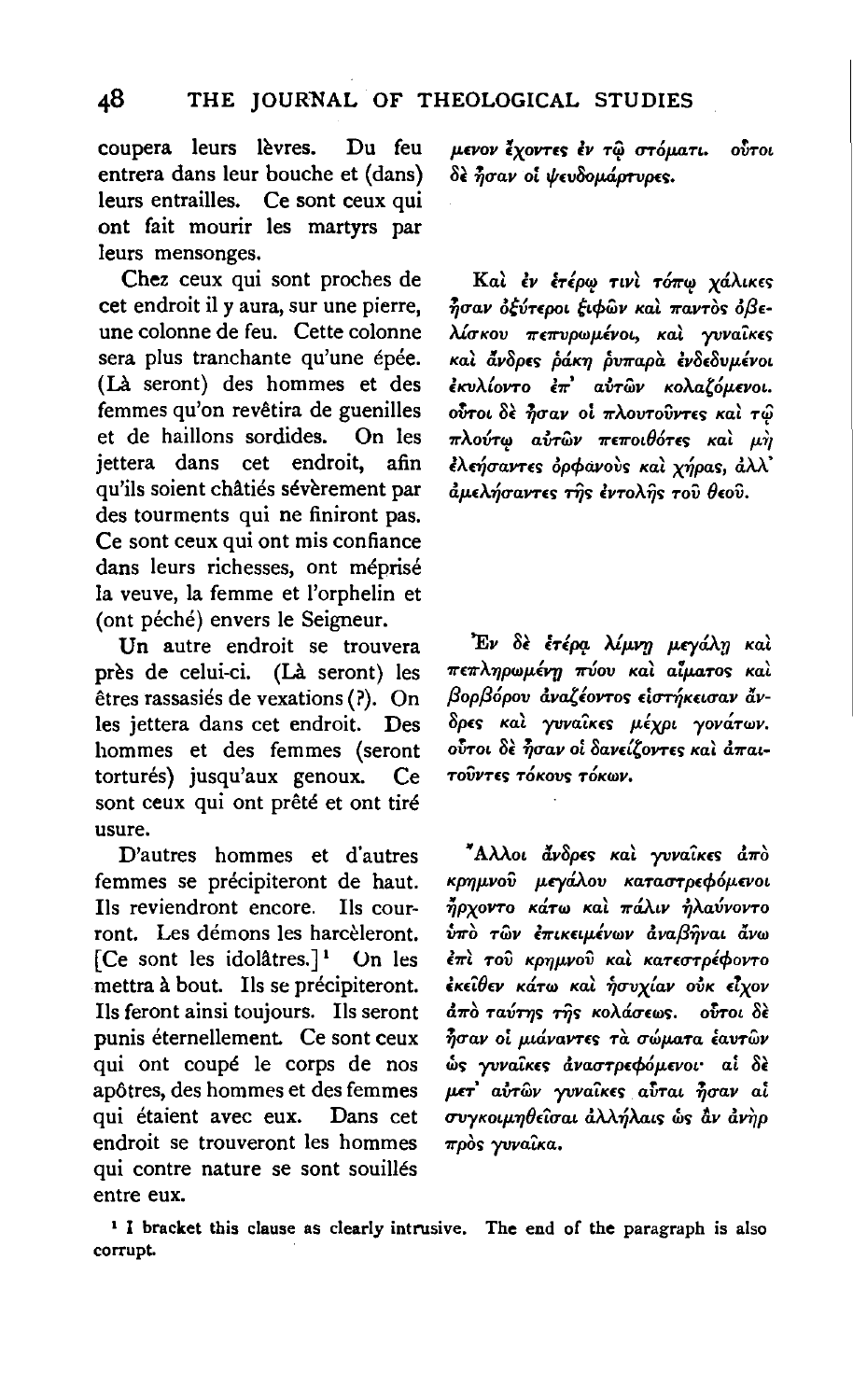Près de ceux-ci il y aura un brasier(?) Au-dessous d'eux l'ange 'Ezrâ'êl préparera un endroit de feu considerable. La seront toutes les idoles en or et en argent, toutes les idoles, œuvres de la main des fils de l'homme, et les images qui leur ressemblent: (images) de chats et de lions, images de reptiles, images de betes. Quant aux hommes et aux femmes qui ont fabriqué ces images, ils seront chargés de chaines de feu et seront chaties à cause de leur égarement, en pré-<br>sence de ces idoles. Telle sera sence de ces idoles. leur punition pour toujours.

A côté d'eux se trouveront d'a utres hommes et d'auttes femmes. Ils bruleront dans les fiamines de supplice. Leur punition sera pour toujours. Ce sont ceux qui ont abandonne les commandements du Seigneur et ont suivi les sugges• tions (?) des demons.

Il y aura un autre endroit tres profond. La seront une four• naise (?) et un brasier (?) dans lesquels brûlera du feu. Le feu qui brûlera (viendra) d'une extrémité du brasier. Les hommes et les femmes qui feront un faux pas descendront en se roulant, dam; (cet endroit) qui est épouvantable. En outre, pendant que le feu attise coulera, ils monteront, descendront, et recommenceront à se rouler ainsi. lis seront punis ainsi pour toujours. Ce sont ceux qui n'ont pas honoré leur père ni leur mère et de leur gré se sont abstenus (de les révérer). C'est pourquoi ils seront punis éternellement.

Kai παρά τω κρημνώ εκείνω τόπος ~v 111Jp0~ *7rA£lcrrov ylp.wv Kd.K£t* fWMJ**κεισαν άνδρες οίτινες ταίς ιδίαις χερσι** *eoava* faVToi~ *l7ro{71uav* d.VTl *(l£ov. Kal παρ' έκείνοις άνδρες έτεροι και*  $\gamma$ *υνα*ίκες ράβδους πυρός έχοντες και  $d\lambda\lambda\eta\lambda$ ους τύπτοντες και μηδέποτε  $\pi$ aυόμενοι της τοιαύτης κολάσεως.<sup>1</sup>

The Greek text of this paragraph as compared with the Ethiopic seems to me to bear traces of<br>abridgement. The editors mark The editors mark a lacuna at the end.

Kal ετεροι πάλιν έγγυς έκείνων *yvvaiK£'> KaL ll.v8p£s rpA£yop.wot* Kal ι<br>στρεφόμενοι καὶ τηγανιζόμενοι. οὖτοι  $\delta$ ε *ήσαν οι αφέντες την όδον του θεου.* [Here the Akhmim fragment ends.]

VOL. XII.

E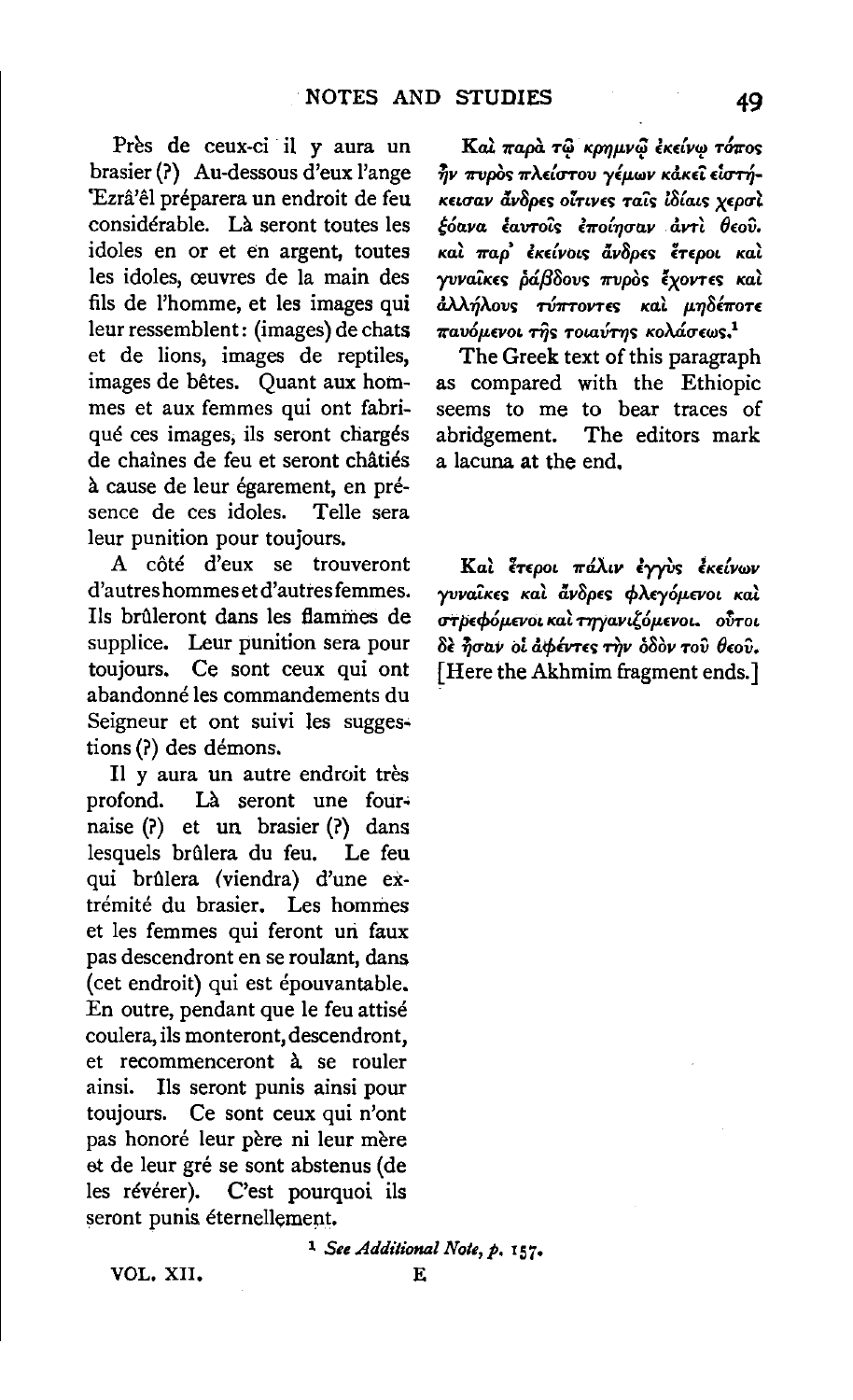De plus, l'ange 'Ezrâ'el fera venir des enfants et des vierges pour leur faire voir ceux qui seront punis et seront châtiés par des tortures, par la pendaison et par les plaies nombreuses que Ieur feront Ies oiseaux carnivores. Ce sont ceux qui se sont fiés à leur impiété, n'ont pas obéi à leurs parents, n'ont pas suivi les enseignements de leur père et n'ont pas honoré ceux qui étaient plus vieux qu'eux.

Avec eux se trouveront des vierges. Elles auront les ténèbres pour vêtement. Elles seront châtiées sévèrement. Leur corps sera fracassé. Ce sont celles qui n'ont pas conservé leur virginité jusqu'à ce qu'on les donnât en mariage. Elles seront châtiées pour cela, alors que le châtiment sera ressenti par elles.

De plus, il y aura d'autres hommes et d'autres femmes qui rongeront leur langue sans repos, alors qu'ils seront punis par le feu eternel. Ce sont les serviteurs qui n'ont pas obéi à leurs maîtres. Ceci donc sera leur châtiment éternel.

Près (de ce lieu) de punition se trouveront des hommes et des femmes aveugles et sourds. Leurs vêtements seront blancs. Alors ils s'entasseront réciproquement. Ils tomberont sur les charbons d'un feu qui ne s'éteindra pas. Ce sont ceux qui ont fait l'aumône et ont dit: 'Nous sommes justes à l'égard du Seigneur' mais n'ont pas cherché la justice.

'Ezrâ'el l'ange du Seigneur les fera sortir de ces flammes. Il établira un chatiment et une punition. Ceci sera leur chatiment: un fleuve de feu coulera. Tous les etres punis descendront au milieu du fleuve. 'Ourâ'el les (y) placera. Il apportera des roues de feu. Des hommes et des femmes seront suspendus dans ces roues par la puissance de la rotation. Les êtres qui seront dans la fosse brûleront. Ce sont les enchanteurs et les enchanteresses. De telles roues seront dans toute punition par le feu. Elles seront innombrables.<sup>1</sup>

Alors les anges feront venir mes élus et mes justes (qui ont été) parfaits en toute espece de justice, en les portant dans leurs mains et en disant: '(Revetons-les) des habits de la vie d'en-haut.' (Les justes) verront ceux qui les auront haïs, alors que le supplice les vengera pour toujours. Chacun (sera rétribué selon) ses œuvres. D'une seule voix tous ceux qui sont dans le supplice diront : 'Aie pitie de nous, car nous connaissons maintenant le jugement du Seigneur, que (le Seigneur) nous avait fait connaître auparavant et auquel nous n'avions pas cru.' L'ange Tâtirokos (*raprapovxos*) viendra. Il les châtiera enormement dans un

<sup>1</sup> I can hardly doubt that this trait of the punishment of enchanters by wheels of fire is alluded to in the tract *de Aleatoribus* 8 ' Aleae tabula qui ludit et maleficia nosse debet, quod a dei seruos longe sit scientes *quoniamforis est('* furor iste' Harnack) *maleficus et uenenarius* (Rev. xxii 15) et iterum *in iudicii dei (or* diem in) *igne rotante torquebitur'* : where 'et iterum' must surely introduce a quotation, as it does repeatedly in this tract.

×.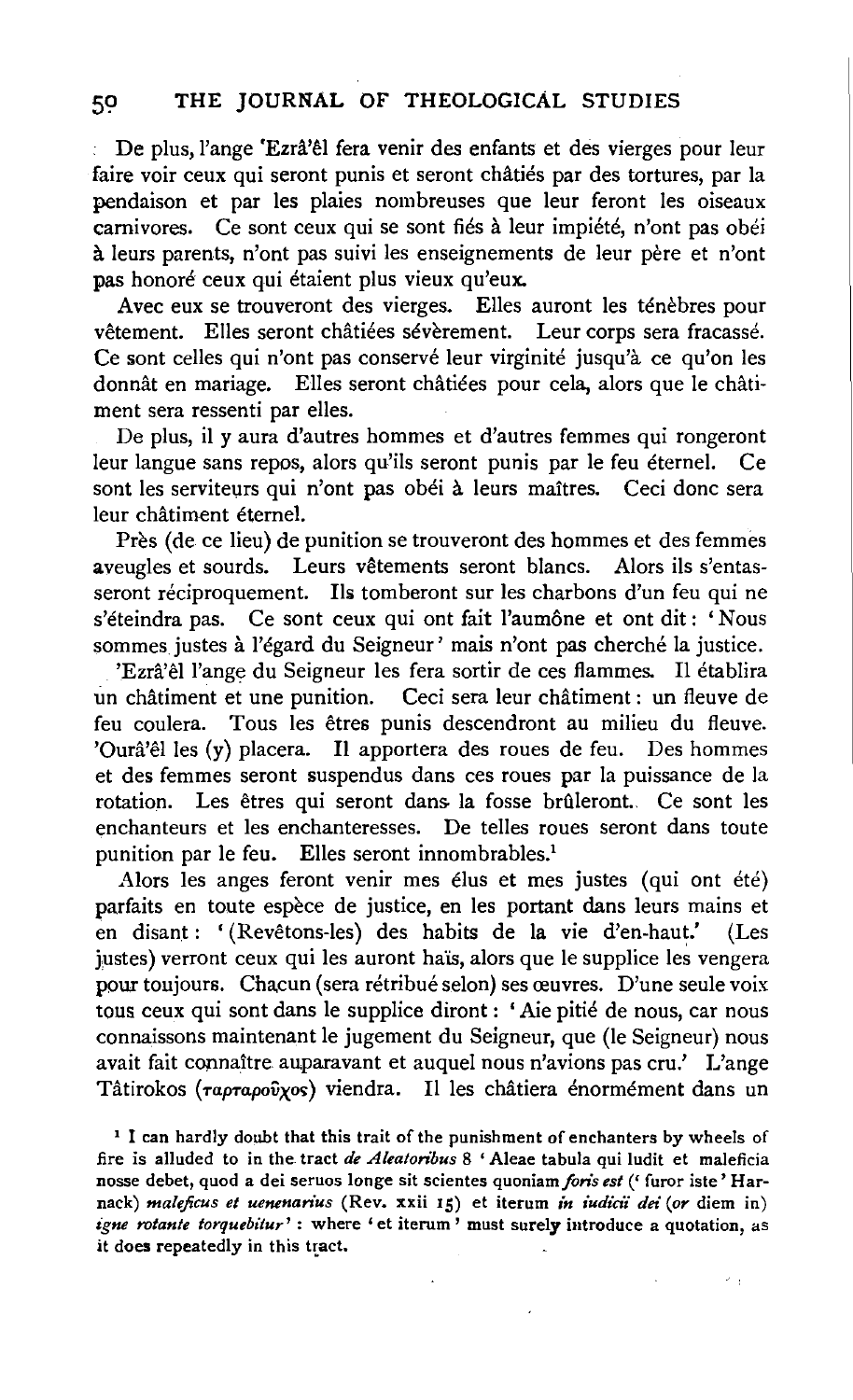supplice. Il leur dira: 'Maintenant vous vous repentez, alors qu'il n'y a plus de temps pour le repentir, et que la vie ne vous reste plus.'<sup>1</sup> Tous diront: 'Le jugement du Seigneur est droit, car nous avions appris (ces supplices). Nous savons que le jugement du Seigneur est juste, car nous sommes rétribués selon nos œuvres.'<sup>2</sup>

The document which furnishes the best parallel to the portion of the Inferno which is not represented in our Greek fragment is Sib. Orac. ii 255-310. This gives a long list of sinners, of which the greater part corresponds with the text of the Apocalypse, though the order is not preserved. The latter part must be quoted.

δσοι δε γονείς ενι γήρα  $273$ κάλλιπον ού τίσαντες όλως, ού θρέπτρα γονεύσιν άντιπαρασχόντες, αύτὰρ δ' δσοι ήπείθησαν ήδε και άντειπαν λόγον άγριον είς γενετήρας· ήδ' όπόσοι πίστεις τε άπηρνήσαντο λαβόντες και θεράποντες δσοι κατα δεσποτέων εγένοντο, και πάλιν οι την σάρκα ασελγείη εμίηναν, ήδ' όπόσοι ζώνην την παρθενικην απέλυσαν λάθρη μισγόμενοι, όσσαι δ' ένι γαστέρι φόρτους έκτρώσκουσιν, όσοι τε τόκους ρίπτουσιν άθέσμως· φαρμακούς ή φαρμακίδας.

The next lines summarize the torments:

σύν τοίσι και αυτούς  $283$ δργή έπουρανίοιο και αφθάρτοιο θεοίο

- 285 κίονι προσπελάσειεν, όπου περί κύκλον άπαντα ακάματος ποταμὸς πύρινος ῥεῖ, τοὺς δ' ἄμα πάντας άγγελοι άθανάτοιο θεοΐό τε αίεν εόντος έν φλογίναις μάστιξι και έν πυρίναις άλύσεσσιν δεσμοΐς αρρήκτοις τε περισφίγξαντες ύπερθεν
- 290 δεινοτάτως κολάσουσιν· έπειτα δε νυκτός άμολγώ έν γέννη θηρσιν ύπο ταρταρίοισι βαλούνται πολλοΐς δειμαλέοισιν, όπου σκότος έστιν άμετρον άλλ' δπόταν πολλάς κολάσεις ένιποιήσωνται πάσιν, όσων κακον ήτορ έην, αταρ ύστερον αύτε
- 295 έκ ποταμού μεγάλου πύρινος τροχός άμφικατέρξει αύτούς, όττ' άρα τοΐσιν ατάσθαλα έργα μέμηλεν.

<sup>1</sup> Cf. Apoc. Pauli Lat. 40 'et uidi angelum penarum ualidissime penam superponentem eis et dicentem : Agnoscite filium dei ; praedictum est enim uobis, cum legerentur uobis scripturae diuinae non attendebatis ; propter quod iustum est iudicium dei ; adprehenderunt enim uos actus uestri mali et adduxerunt uos in has penas.'

<sup>2</sup> Cf. Ephr. Syr. ed. Rom. 229 τότε δμολογήσουσιν ότι δικαία ή κρίσις του θεού· ήκούομεν ταῦτα καὶ οὐκ ἠθελήσαμεν ἐπιστρέψαι ἀπὸ τῶν πονηρῶν ἡμῶν πράξεων· καὶ τύτε ούδεν άνοίσουσιν ταύτα λέγοντες.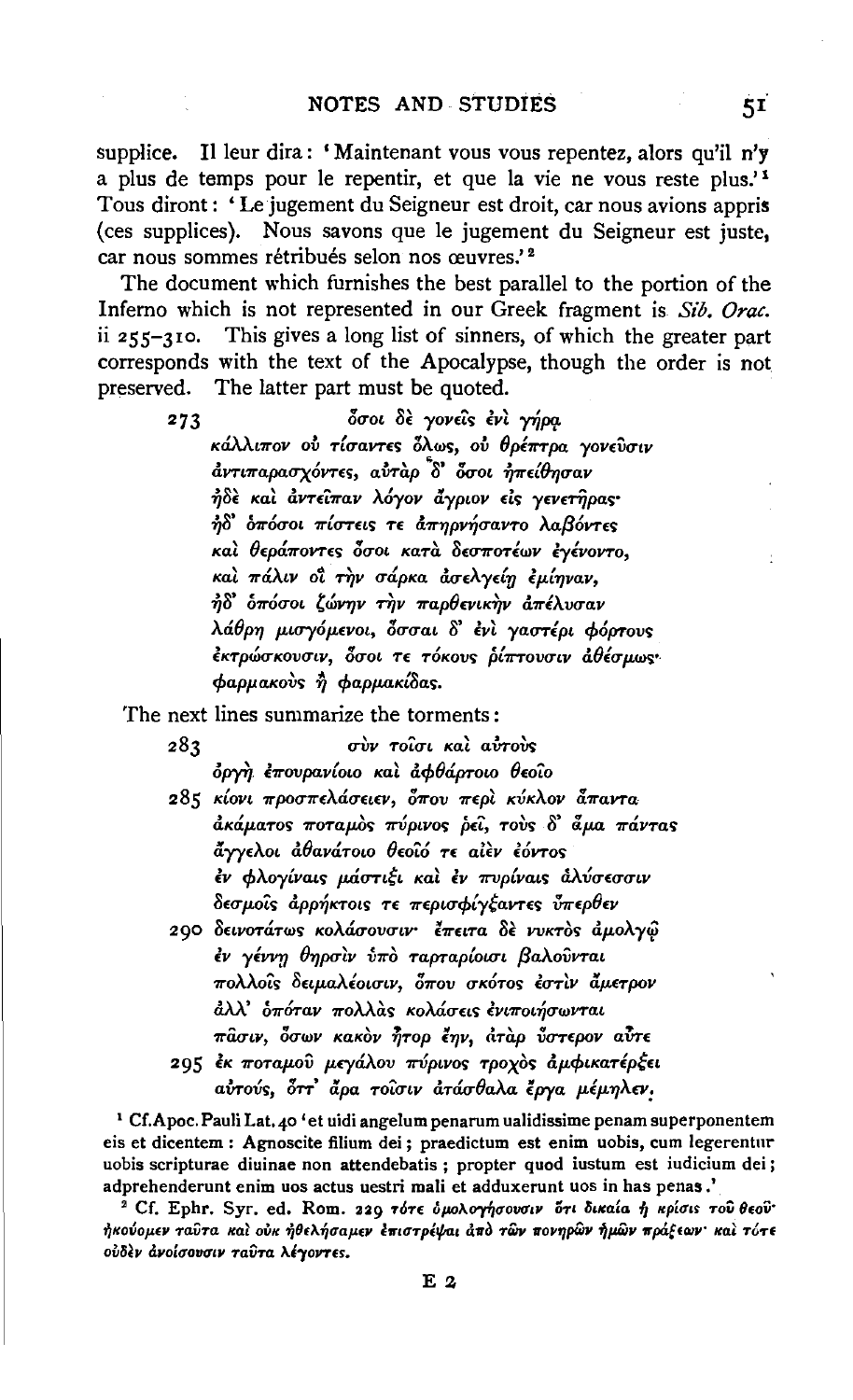Then the vain lamentations of the lost are described in ll. 296-310. In  $312 - 316$  the matter of the Ethiopic text is continued:

> $70$ *is*  $8$ ' aλλους, οπόσοις τε δίκη καλά τ' έργα μέμηλεν  $\eta$ δε και εύσεβίη τε δικαιότατοί τε λογισμοί, *ayy£.\ot aip6p.wot ot' ai8op.lvov 1f'OTap.ow*   $\epsilon$ is φως άξουσιν και εis ζωην αμέριμνον.

The Ethiopic proceeds:

'Then will I give to mine elect and to my righteous the washing and the salvation which they have asked of me in the field of 'Akrosya *('Ax£povcr{a ,\{p.v7J* ), which is called <sup>1</sup>Aneslaslya (? *'H,\vcrwv* ). Some of the righteous will be adorned with flowers. I shall go and rejoice with them. I shall bring the nations into my everlasting kingdom and give them the eternal (happiness) which I have promised them, with my heavenly Father.

'I have spoken unto thee, Peter, and have instructed thee. Go forth therefore, go unto the city of the west, (and enter) into the vineyard which I shall tell thee of. It is by the sufferings of the Son without sin that the work of conception is sanctified. As for thee, thou art chosen according to the promise I have given thee. Spread thou therefore my gospel throughout all the world in peace. Verily men shall rejoice: my words will be the source of hope and of life " et soudain le monde sera ravi ".'

The *Sibylline Oracles* (ii 316 sqq.) appear to continue the parallelism: 11.  $316 - 329$  are occupied with a description of Paradise: in  $330 - 338$  we have the unusual view that God will allow the righteous to save some sinners from torment. The last lines are:

> *7rtp.lf!n 8W. A«6v laVTov*   $\epsilon$ is ζωήν ετέραν και αιώνιον αθανάτοισιν *'Ηλυσίω πεδίω, <sup>5θι</sup> οι πέλε κύματα μακρα*  $\lambda$ ίμνης αενάου 'Αχερουσιάδος βαθυκόλπου.

Compare *Akrosya* and *Aneslaslya* above. It must be noted in connexion with this that a subsequent section of the Ethiopic text as yet unpublished deals at great length with the mercy of God towards sinners, in which, to judge from the analysis, a doctrine of deliverance from hell-torments is hinted at. The section itself cannot be regarded as belonging to the Apocalypse, but may well have been suggested by it.

Thus ends the present instalment of the text.

In a previous volume of the *Revue* (1907 p. 142) M. Grebaut gives a short analysis of the next section, which evidently corresponds generally to the earlier portion (§§ 2-5 James 4-20 Preuschen) of the Akhmim.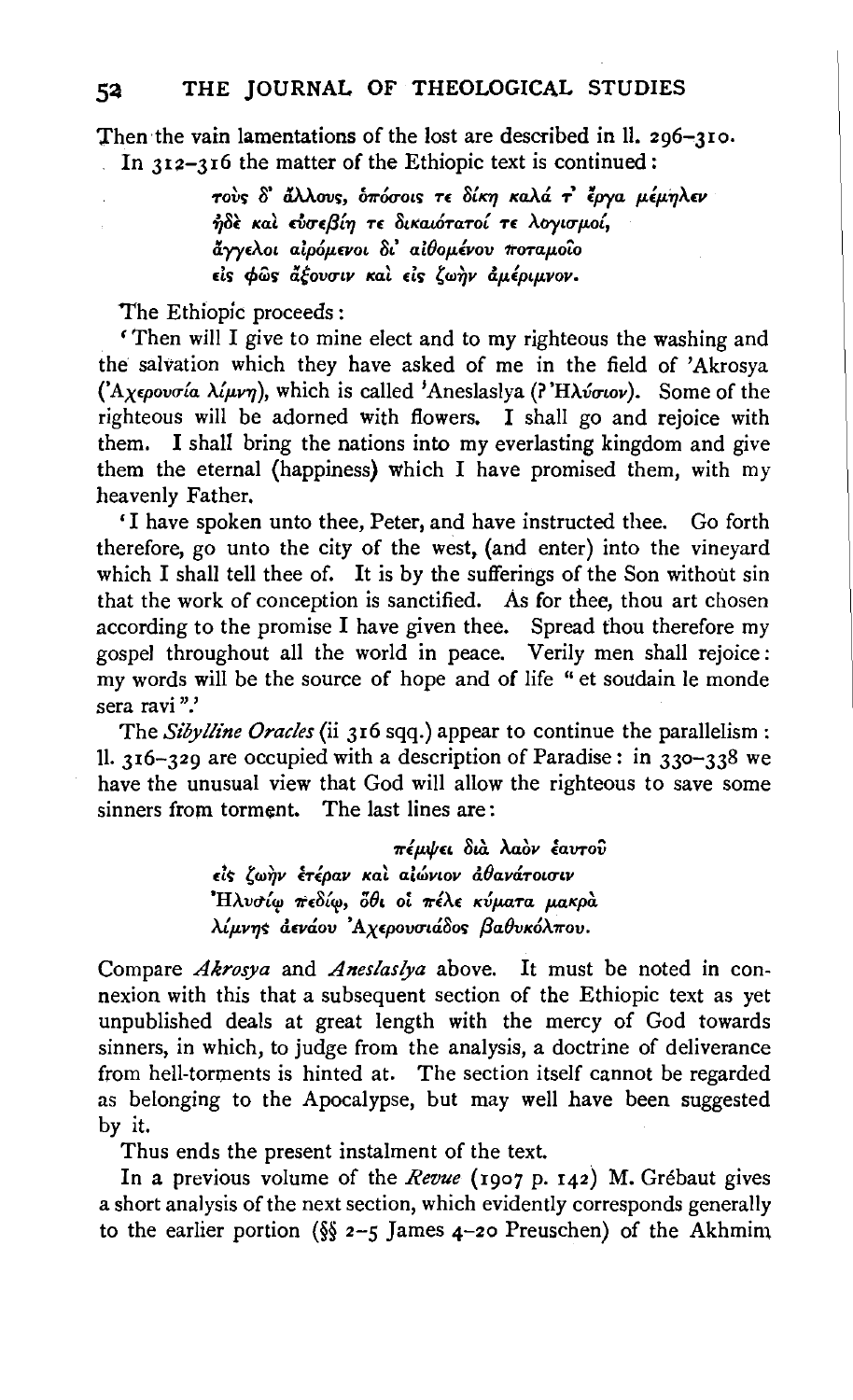fragment of the Apocalypse, upon which an account of the Transfiguration has been welded.

The elect and the righteous will be brought by angels into the kingdom of heaven (this portion is translated above). In order that he may more fully understand the glory of heaven, Jesus commands Peter to accompany Him to the holy mountain. Here are seen men with faces shining more than the sun and with glittering raiment. In answer to Peter's question Jesus tells him that they are Moses, Elias, Abraham, Isaac, Jacob, and the rest of the righteous Fathers. Paradise is then opened. Peter desires to set up three tabernacles for Christ, Moses, and Elias. A-voice is heard from heaven: 'This is my beloved son', 'en qui je me plais. Il observe mes ordres.' The Apostles look up and see in the sky certain real men-' de vrais hommes '-coming to meet Christ, Moses, and Elias. They then pass into another heaven. The heaven is then closed. The Apostles come down from the mountain and give thanks to Christ for having written the names of the righteous in the Book of Life.<sup>1</sup>

It is not to be expected that one's views on this important text should be finally formed on two or three days' study. But a few general propositions may be put forward, with all reserve.

r. The fact that a large portion of the Apocalypse of Peter is embedded in M. Grébaut's text is not to be contested. We have in it the equivalent of one fragment quoted in Macarius Magnes, and the whole of the description of Hell contained in the Akhmim fragment.

2. This warrants us in assuming that the Ethiopic text represents portions of the Apocalypse previously unknown.

Among these I reckon

*a.* the matter relating to the resurrection of the body;

*b.* the description of the final fire *;* 

*c.* the torments which follow in the Ethiopic after the end of the Akhmim fragment *;* 

d. the matter relating to the destiny of the blessed.

3· It seems beyond doubt that the *Sibylline Oracles* Book II follows the Apocalypse very closely indeed.

4· The Ethiopic text is in some respects better than the Akhmim text. It contains matter corresponding to the passages quoted by Clement of Alexandria and Methodius which are not in the Akhmim text. It seems clear that the latter must be regarded as something like an abridgement, or a series of excerpts from the Apocalypse. I suppose this to be true of the opening paragraph as well as of the description of Hell.